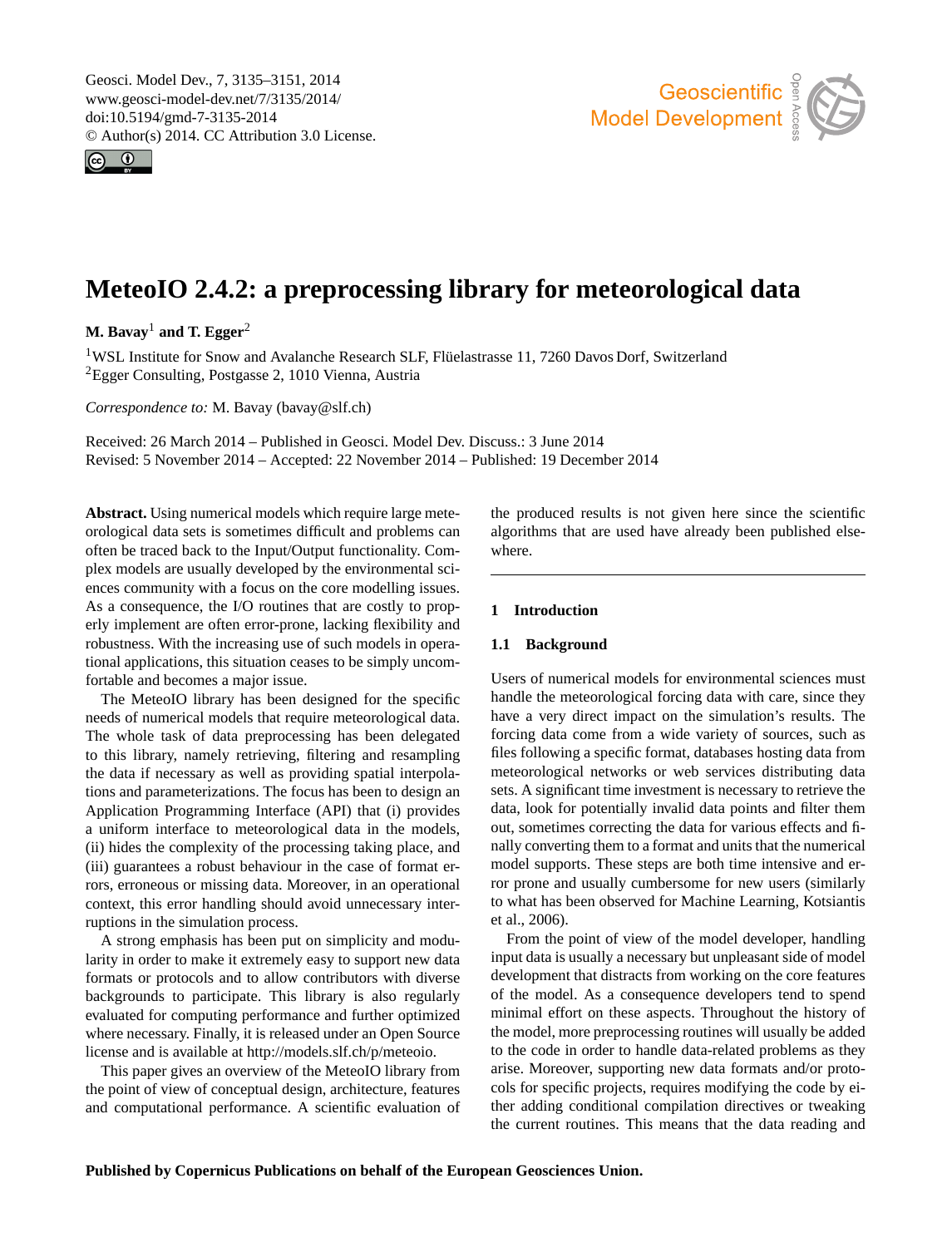preprocessing routines will often be of low quality, lacking robustness and efficiency as well as flexibility, exacerbating the troubles met by the users in preparing their data for the model.

A few libraries or software already tackle these issues, for example the SAFRAN preprocessor of the CROCUS snow model [\(Durand et al.,](#page-15-0) [1993\)](#page-15-0), the PREVAH preprocessor of the PREVAH hydrological model [\(Viviroli et al.,](#page-16-1) [2009\)](#page-16-1) or the MicroMet model [\(Liston and Elder,](#page-16-2) [2006\)](#page-16-2). However these projects are often very tightly linked with a specific model and infrastructure and are typically not able to operate outside this specific context. They often lack flexibility for example requiring their users to convert their data to a specific file format, by hard coding the processing steps for each meteorological parameter or by requiring to be run through a specific interactive interface. They also often rely on a specific input and/or output sampling rate and cannot deal with fully arbitrary sampling rates. MeteoIO aims to overcome these limitations and to be a general purpose preprocessor that different models can easily integrate.

# **1.2 Data quality**

A most important aspect of data preprocessing is the filtering of data based on their perceived quality. The aim of filtering data is to remove the mismatch between the view of the realworld system that can be inferred from the data and the view that can be obtained by directly observing the real-world system [\(Wand and Wang,](#page-16-3) [1996\)](#page-16-3). We focus on two data quality dimensions: accuracy and consistency.

We define accuracy as "the recorded value is in conformity with the actual value" [\(Ballou and Pazer,](#page-15-1) [1985\)](#page-15-1). Inaccuracies occur because of a sensor failure (the sensor itself fails to operate properly), because of the conditions of the immediate surroundings of the sensor (the sensor conditions do not reflect the local conditions, such as a frozen anemometer) or because of physical limitations of the sensor (such as precipitation undercatch).

We define consistency in a physical sense, that a data set should obey the physical laws of nature. Practically, the time evolution of a physical parameter as well as the interactions between different physical parameters must obey the laws of nature.

# <span id="page-1-0"></span>**1.3 Design goals**

In order to help the users of numerical models consuming meteorological data and reduce their need for support, we developed new meteorological data reading routines and invested significant efforts in improving the overall usability by working on several dimensions of the ergonomic criteria [\(Scapin and Bastien,](#page-16-4) [1997\)](#page-16-4), adapting them according to the needs of a data preprocessing library:

- **–** guidance providing a clear structure to the user:
	- **–** grouping/distinction of items: so the user sees which items are related
	- **–** consistency: adapt and follow some rules regarding the naming, syntax and handling of input parameters
- **–** workload focusing on the tasks that the user wants to accomplish:
	- **–** minimal actions: limit as much as possible the number of steps for each tasks
	- **–** explicit control: let the user explicitly define the tasks that have to be performed
- **–** error management helping the user detect and recover from errors:
	- **–** error protection: handle all possible user input errors
	- **–** quality of error messages: provide clear and relevant error messages.

We also identified two distinct usage scenarios.

*Research usage.* The end user runs the model multiple times on the same data, with some highly tuned parameters in order to produce a simulation for a paper or project. The emphasis is put on flexibility and configurability [\(Scapin and](#page-16-4) [Bastien,](#page-16-4) [1997\)](#page-16-4).

*Operational usage.* The model is run fully or partially unattended for producing regular outputs. Once configured, the simulation's setup remains the same for an extended period of time. The emphasis is put on robustness and stability.

We decided to tackle both scenarios with the same software package and ended up with the following goals (see Fig. [1\)](#page-2-0):

- **–** isolate the data reading routines from the rest of the model
- **–** implement robust data handling with relevant error messages for the end user
- **–** allow the data model to be easily expanded (data model scalability)
- **–** make it possible to easily change the data source (format and/or protocol) without any change in the model code itself
- **–** preprocess the data on the fly
- **–** implement a "best effort" approach with reasonable fallback strategies in order to interrupt the simulation process only in the most severe cases
- **–** let the end user configure the whole data reading and preprocessing in a configuration file that can be saved for archiving or later use.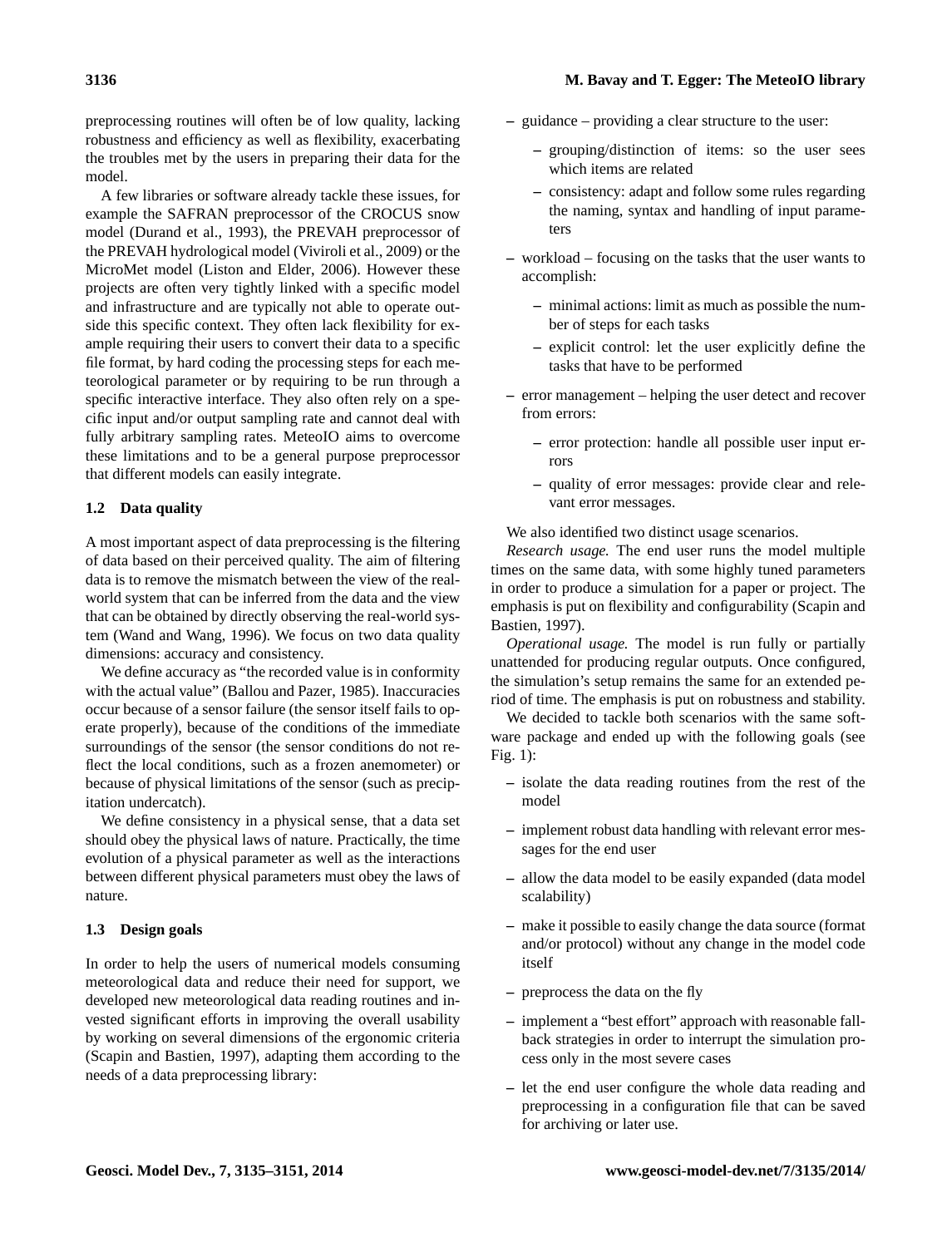## **2 Architecture**

Using the design philosophy guidelines laid out in Sect. [1.3](#page-1-0) and in order to be able to reuse this software package in other models, we decided to implement this software package as a library named MeteoIO. We chose the C++ language in order to benefit from the object-oriented model as well as good performance and relatively easy interfacing with other programming languages. We also decided to invest a significant effort in documenting the software package both for the end users and for developers who would like to integrate it into their own models. More architectural principles are laid out in the sections below while the implementation details are given in Sects. [3](#page-4-0) and [4.](#page-5-0)

# **2.1 Actors**

The question of proper role assignment [\(Yu and Mylopoulos,](#page-16-5) [1994\)](#page-16-5), or finding out who should decide, is central to the development of MeteoIO – carefully choosing whether the end user, the model relying on MeteoIO or MeteoIO itself is the appropriate actor to take a specific decision has been a recurring question in the general design. For example, when temporally resampling data, the method should be chosen by the end user while the sampling rate is given by the numerical model and the implementation details and error handling belong to MeteoIO.

#### **2.2 Dependencies**

When complex software packages grow, they often require more and more external dependencies (as third-party software libraries or third-party tools). When new features are added, it is natural to try to build on achievements of the community and not "reinvent the wheel". However, this also has some drawbacks:

- **–** These third-party components must be present on the end user's computer.
- **–** These components need to be properly located when compiling or installing the software package.
- **–** These components have their own evolution, release schedule and platform support.

Therefore, as relying more on external components reduces the core development effort, it significantly increases the integration effort. One must then carefully balance these two costs and choose the solution that will yield the least longterm effort.

Estimating that a complex integration issue represents a few days of work and a non-negligible maintenance effort, core MeteoIO features that were feasible to implement within a few days were redeveloped instead of integrating existing solutions. For the more peripheral features (like output plugins) we decided to rely on the most basic libraries at hand,

<span id="page-2-0"></span>

Figure 1. Isolation of the data reading and preprocessing routines from the numerical model.

disregarding convenient wrappers which would introduce yet another dependency, and to give the user the possibility to decide which features to enable at compile time. Accordingly, MeteoIO requires no dependencies by default when it would have required more than 15 if no such mitigation strategy had been taken. A handful of dependencies can be activated when enabling all the optional features.

# <span id="page-2-1"></span>**2.3 Manager/worker architecture**

Many tasks have been implemented as a manager/worker architecture (see Fig. [2\)](#page-3-0): a manager offers a high-level interface to the task (filtering, temporal interpolation, . . . ) while a worker implements the low-level, MeteoIO-agnostic core processing. The manager class implements the necessary features to efficiently convert MeteoIO-centric concepts and objects to generic, low-level data ideal for processing. All of the heavily specialized programming concepts (object factories, method pointers, etc) and their actual implementations are therefore hidden from both the high-level calls and the low-level processing. This architecture balances the needs of the casual developer using the library (relying on very simple, high-level calls) as well as the casual developer expanding the library by contributing some core processing modules (data sources, data filters, etc).

Although this approach might seem inefficient (by adding extra steps in the data processing), it has contributed to the performance gains (as shown in Sect. [5.2\)](#page-12-0) by making it possible to rely on standard, optimized routines.

# **2.4 Flexibility**

Hard-coding the data preprocessing in the source code is an easy possibility but requires that the user recompiles his model when configuring the data preprocessing. In order to avoid this and thus offer more flexibility, all adjustable parameters are configured in a text file following the more or less standard INI ASCII format. This makes it possible to configure the preprocessing simply by editing a text file, copying configuration sections between different simulations and potentially providing a graphical user interface to help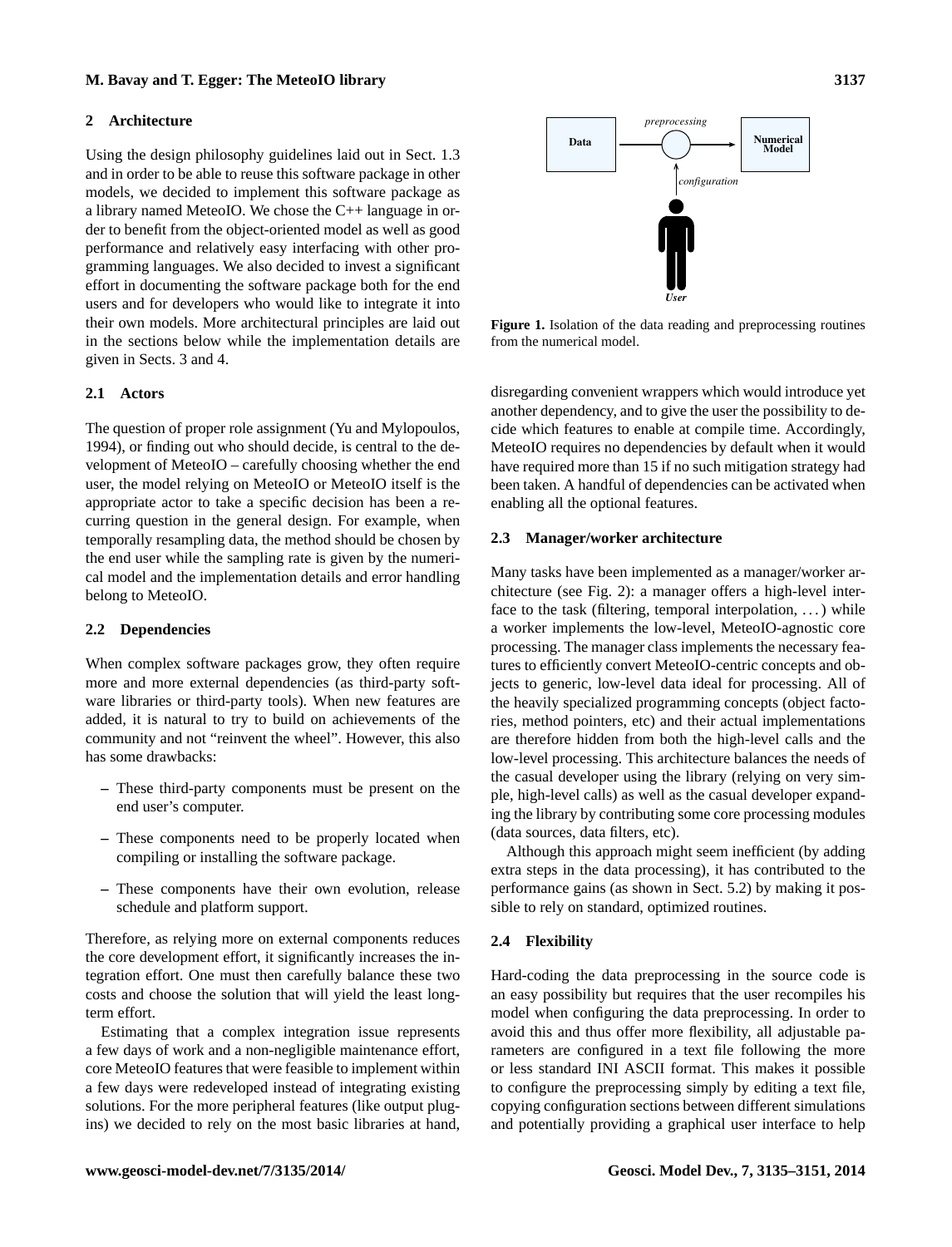the user configure his simulation [\(Inishell,](#page-15-2) [2014\)](#page-15-2). Moreover, instead of having to keep multiple files representing the data at various intermediate processing stages alongside a textual description of the processing steps that have been applied, it is possible to simply archive the raw data and the configuration file that then acts as a representation of the preprocessing workflow. This greatly simplifies the data traceability for a given simulation.

For clarity, each step of the data reading, preprocessing and writing is described in its own section in the configuration file. There is no central repository or validation of the keys to be found in this file, leaving each processing component free to manage its own configuration keys. On the other hand there is no global overview of which keys might have been provided by the user but will not be used by any component.

No assumptions are made about the sampling rate of the data read or the data required by the caller. It is assumed that the input data can be sampled at any rate, including irregular sampling, and can be resampled to any timestamp, as requested by the caller. Moreover, any data field can be "nodata" at any time. This means that a given data set might contain for example precipitation sampled once a day, temperatures sampled twice an hour and snow height irregularly sampled. Practically, this prevents us from using standard signal processing algorithms for resampling data, because these commonly assume a constant sampling rate and require that all timestamps have a value.

# **2.5 Modularity**

A key to the long-term success of a software package is the modularity of its internal components. The choice of an object-oriented language (C++) has helped tremendously to build modular elements that are then combined to complete the task. The data storage classes are built on top of one another (through inheritance or by integrating one class as a member of another one) while the data path management is mostly built as a manager that links all the necessary components. A strong emphasis has been put on encapsulation by answering, for each new class, the following question: how should the caller interact with this object in an ideal world? Then the necessary implementation has been developed from this point of view, adding "non-ideal" bindings only when necessary for practical reasons.

#### **2.6 Promoting interdisciplinary contributions**

Modularity, by striving to define each data processing in a very generic way and by making each one independent of the others, presents external contributors with a far less intimidating context to contribute. The manager/worker approach shown in Sect. [2.3](#page-2-1) also facilitates keeping the modules that are good candidates for third-party contributions simple and generic. Some templates providing a skeleton

<span id="page-3-0"></span>

**Figure 2.** Manager/worker architecture; very often the interface and the manager are implemented in the same class, the interface being the public interface and the manager being the private implementation.

of what should be implemented are also provided alongside documentation on how to practically contribute with a short list of points to follow for each kind of contribution (data plug-in, processing element, temporal or spatial interpolation).

# <span id="page-3-1"></span>**2.7 Coding standards and methodology**

The project started in late 2008 and is currently comprised of more than 52 000 lines, contributed by 12 contributors. 95 % of the code originates from the two main contributors. The code mostly follows the kernel coding style as well as the recommendations given by [Rouson et al.](#page-16-6) [\(2011\)](#page-16-6), giving the priority to code clarity. Literate programming is used with the doxygen tool [\(van Heesch,](#page-16-7) [2008\)](#page-16-7).

Coding quality is enforced by requesting all committed code to pass the most stringent compiler warnings (all possible warnings on gcc) including the compliance checks with recommended best practices for C++ [\(Meyers,](#page-16-8) [1992\)](#page-16-8). The code currently compiles on Linux, Windows, OS X and Android.

The development methodology is mostly based on Extreme Programming [\(Beck and Andres,](#page-15-3) [2004\)](#page-15-3) with short development cycles of limited scope, architectural flexibility and evolutions, frequent code reviews and daily integration testing. The daily integration testing has been implemented with  $c$  test [\(Martin and Hoffman,](#page-16-9) [2007\)](#page-16-9), validating the core features of MeteoIO and recording the run time for each test. This shows performance regressions alongside feature regressions. Regular static analysis is performed using Cppcheck [\(Marjamäki,](#page-16-10) [2013\)](#page-16-10) and less regularly with Flawfinder [\(Wheeler,](#page-16-11) [2013\)](#page-16-11) to detect potential security flaws. Regular leak checks and profiling is performed relying on the Valgrind instrumentation framework [\(Seward et al.,](#page-16-12) [2013;](#page-16-12) [Nethercote and Seward,](#page-16-13) [2007\)](#page-16-13).

The code has also been optimized to benefit from single instruction, multiple data (SIMD) capabilities when feasible and some kind of universal serialization has been implemented to ease the use of MeteoIO objects within a parallel application: each storage class implements the redirection operators, serializing and deserializing to/from a stan-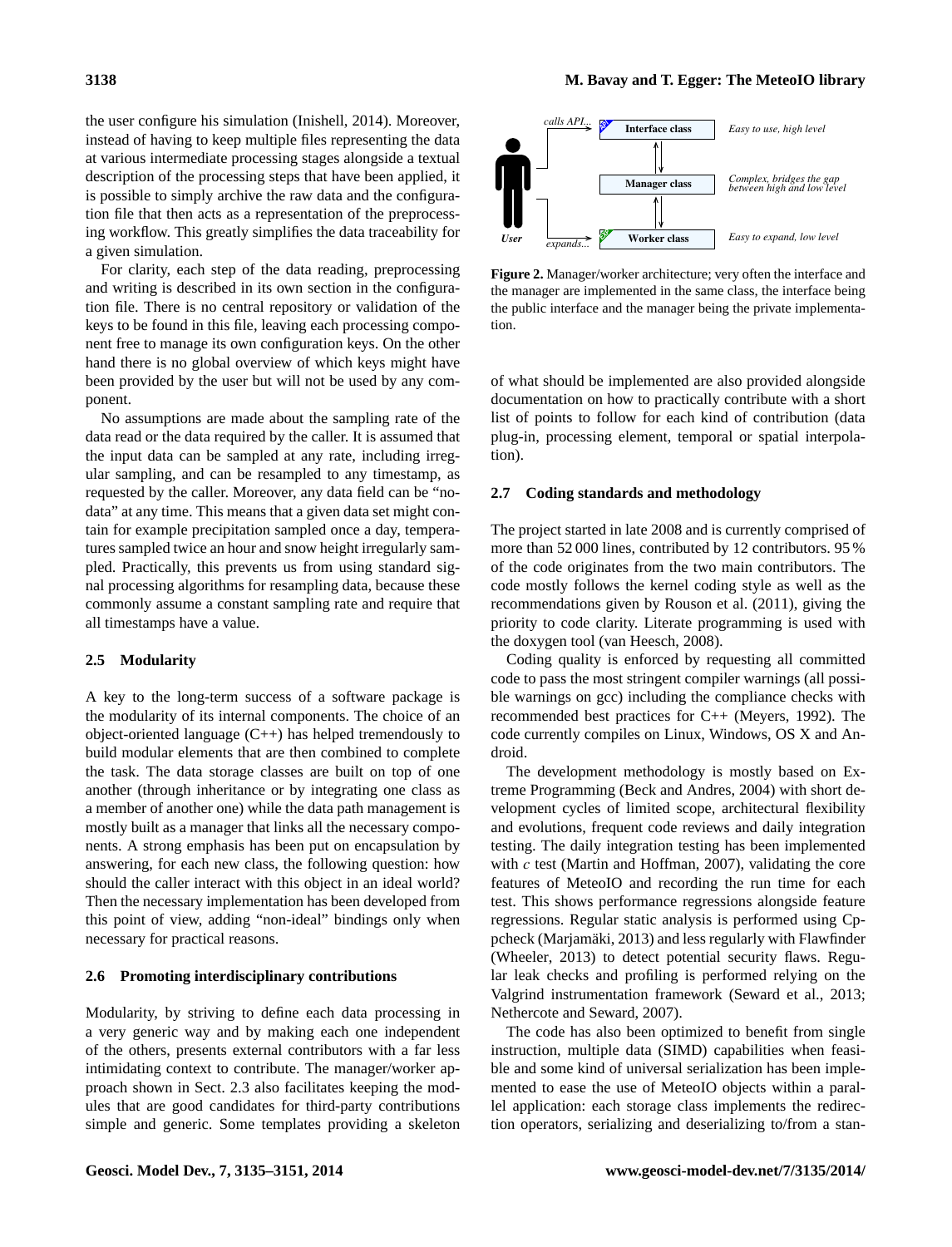# **M. Bavay and T. Egger: The MeteoIO library 3139**

dard iostream object. This object is then passed to the parallelization toolkit or library (such as MPI, the Message Passing Interface) as a pure C structure through a very simple wrapper in the calling application.

# <span id="page-4-0"></span>**3 Data structures**

All data classes rely on the Standard Template Library (STL) [\(Musser et al.,](#page-16-14) [2001\)](#page-16-14) to a large extent that is available on all C++ compilers and may provide some low-level optimizations while being quite high level. The design of the STL is also consistent and therefore a good model to follow: the data classes in MeteoIO follow the naming scheme and logic of the STL wherever possible, making them easier to use and remember by a developer who has some experience with the STL. They have been designed around the following specific requirements:

- **–** offer high-level features for handling meteorological data and related data. Using them should make the calling code simpler.
- **–** implement a standard and consistent interface. Their interface must be obvious to the caller.
- **–** implement them in a robust and efficient way. Using them should make the calling code more robust and faster.

The range of high-level features has been defined according to the needs of models relying on MeteoIO as well as in terms of completeness. When appropriate and unambiguous the arithmetic operators and comparison operators have been implemented. Each internal design decision has been based on careful benchmarking.

Great care has been taken to ensure that the implemented functionality behaves as expected. Of specific concern is that corner cases (or even plain invalid calls) should never produce a wrong result but strive to produce the expected result or return an exception. A silent failure would lead to possibly erroneous results in the user application and must therefore be avoided at all cost.

# **3.1 Configuration**

In order to automate the process of reading parameters from the end user configuration file, a specific class has been created to manage configuration parameters. The *Config* class stores the configuration options as a key-value couple of strings in a map. The key is built by prefixing the actual key with the section it belongs to. When calling a getter to read a parameter from the Config object, it converts data types on the fly through templates. It also offers several convenience methods, such as the possibility of requesting all keys matching a (simple) pattern or all values whose keys match a (simple) pattern.

#### **3.2 Dates**

The *Date* class stores the GMT Julian day (including the time) alongside the time-zone information (because leap seconds are not supported, the reference is defined as being GMT instead of UTC). The Julian day is stored in double precision which is enough for 1-second resolution while keeping dates arithmetic and comparison operators efficient. The conversion to and from split values is done according to [Fliegel](#page-15-4) [and van Flandern](#page-15-4) [\(1968\)](#page-15-4). The conversion to and from various other time representations as well as various formatted time strings and rounding is implemented.

#### **3.3 Geographic coordinates**

The geographic coordinates are converted and stored as latitude, longitude and altitude in WGS84 by the *Coords* class. This allows an easy conversion to and from various Cartesian geographic coordinates systems with a moderate loss of precision (of the order of 1 metre) that is still compatible with their use for meteorological data. Two different strategies have been implemented for dealing with the coordinate conversions:

- **–** relying on a the proj4 third-party library [\(PROJ.4,](#page-16-15) [2013\)](#page-16-15). This enables support of all coordinate systems but brings an external dependency.
- **–** implementing the conversion to and from latitude/longitude. This does not bring any external dependency but requires some specific (although usually limited) development.

Therefore the coordinate systems that are most commonly used by MeteoIO's users have been reimplemented (currently the Swiss CH1903 coordinates, UTM and UPS; [Hager et al.,](#page-15-5) [1989\)](#page-15-5) and seldom-used coordinate systems are supported by the third-party library. It is also possible to define a local coordinate system that uses a reference point as origin and computes easting and northing from this point using either the law of cosine or the Vincenty algorithm [\(Vincenty,](#page-16-16) [1977\)](#page-16-16) for distance calculations. These algorithms are also part of the API and thus available to the developer.

# **3.4 Meteorological data sets**

The meteorological data are centred around the concept of a weather station: one or more meteorological parameters (in the *MeteoData* class) measured at one location (this location can change in time). The station has coordinates (including an elevation) and often a name or identifier associated with it as well as a slope and azimuth (all belonging to the *Station-Data* class). For each timestamp, a predefined set of meteorological parameters has been defined and parameters that are not available receive a nodata value. This set can be extended by defining additional parameters that will then be handled the same way as the fixed parameters. Some basic merging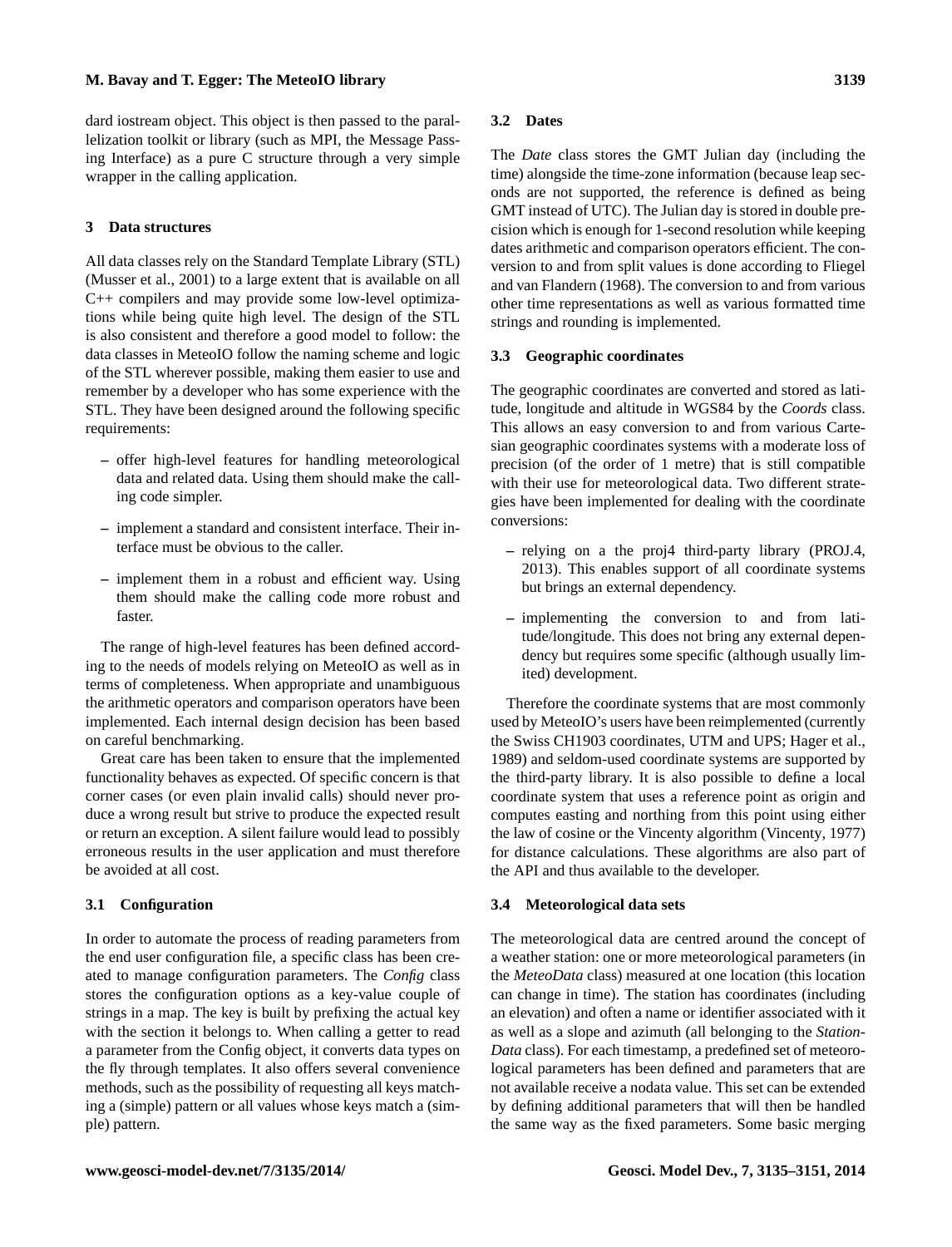strategies have been implemented in order to merge measurements from close stations (for example when a set of instruments belongs to a given measuring network and another set, installed on the same mast, belongs to another network).

A static map does the mapping between predefined meteorological parameters (defined as an enum) and an index (see Fig. [3\)](#page-5-1). A vector of strings stores a similar mapping between the predefined meteorological parameters' names as strings and the same index (i.e. a vector of names). Finally a vector of doubles (data vector) stores the actual data for each meteorological parameter, according to the index defined in the static map or names vector. When an extra parameter is added, a new entry is created in the names vector as well as a new entry in the data vector at the same index. The total number of defined meteorological parameters is updated, making it possible to access a given meteorological field either by index (looping between zero and the total number of fields), by name (as string) or by predefined name (as enum). Methods to retrieve an index from a string or a string from an index (or enum) are also available.

# **3.5 Grids**

Grids have been implemented for 1-D to 4-D data as templates in the *Array* classes in order to accommodate different data types. They are based on the standard vector container and define the appropriate access by index (currently as row major order) as well as several helper methods (retrieving the minimum, maximum or mean value of the data contained in the grid, for example) and standard arithmetic operators between grids and between a grid and a scalar. A geolocalized version has been implemented in the *GridObject* classes that brings about added safety in the calling code by making it possible to check that two grids refer to the same domain before using them.

## **3.6 Digital elevation model**

A special type of 2-D grid (based on the Grid2DObject class) has been designed to contain digital elevation model (DEM) data. This *DEMObject* class automatically computes the slope, azimuth and curvature as well as the surface normal vectors. It lets the developer choose between different algorithms: maximum downhill slope [\(Dunn and](#page-15-6) [Hickey,](#page-15-6) [1998\)](#page-15-6), four-neighbour algorithm [\(Fleming and Hof](#page-15-7)[fer,](#page-15-7) [1979\)](#page-15-7) or two-triangle method [\(Corripio,](#page-15-8) [2003\)](#page-15-8) with an eight-neighbour algorithm for border cells [\(Horn,](#page-15-9) [1981\)](#page-15-9). The azimuth is always computed using [Hodgson](#page-15-10) [\(1998\)](#page-15-10). The two triangle method has been rewritten in order to be centred on the actual cell instead of node-centred, thus working with a local  $3 \times 3$  grid centred around the pixel of interest instead of  $2 \times 2$ . The normals are also computed as well as the curvatures, using the method of [Liston and Elder](#page-16-2) [\(2006\)](#page-16-2). and dots and interest to a context can are consistent in the current cell. The current cell and the current cell and the current cell and the current cell and the current cell and the current cell and the current cell and

The evaluation of the local slope relies on the eight imme-

<span id="page-5-1"></span>

**Figure 3.** Meteorological data set internal structure.

a limited number of meaningful combinations for computing the slope, some more recent slope calculation algorithms that have been explored are actually exactly equivalent to the previously listed algorithms. In order to transparently handle the special cases represented by the borders (including cells bordering holes in the digital elevation model), a  $3 \times 3$ grid is filled with the content of the cells surrounding the current cell. Cells that cannot be accessed (because they do not exist in the DEM) are replaced by nodata values. Then each slope algorithm works on this subgrid and implements workarounds if some required cells are set to nodata in order to be able to provide a value for each pixel that it received. This makes the handling of special cases very generic and computationally efficient.

Various useful methods for working with a DEM are also implemented, for example the possibility to compute the horizon of a grid cell or the terrain-following distance between two points.

#### <span id="page-5-0"></span>**4 Components**

#### **4.1 Data flow overview**

At the core of MeteoIO lies the process of getting for a specific time step either a set of meteorological data or a set of spatially interpolated meteorological data. The model using MeteoIO for getting its meteorological time series relies on the very simple call given in Listing [1.](#page-6-0) This call returns a vector containing all the meteorological data that could be provided at the requested date, grouped by stations with their metadata. Each parameter either contains nodata or the preprocessed value following the configuration by the end user.

A model requiring spatially interpolated values will use the call shown in Listing [2.](#page-6-1) This call returns a grid filled with the spatially interpolated parameter as specified by *meteoparam* at the requested date over the provided DEM. If the grid could not be filled according to the requirements provided by the user, the grid will be empty and the call will return *false*.

In the background, within MeteoIO, the process of providing the forcing data to the numerical model according to the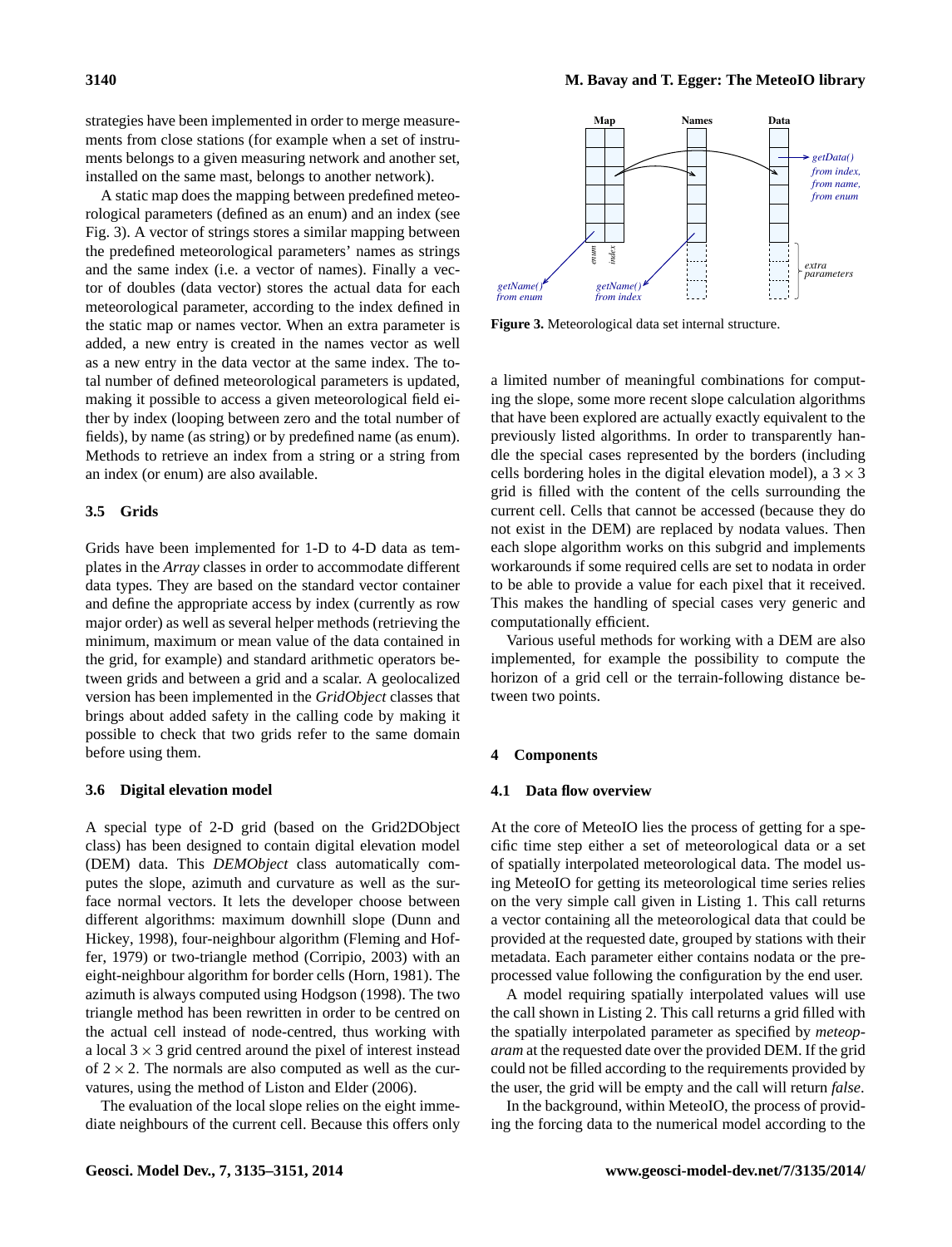## **M. Bavay and T. Egger: The MeteoIO library 3141**

<span id="page-6-0"></span>size\_t getMeteoData( const Date& i\_date, std::vector<MeteoData>& vecMeteo );

**Listing 1.** MeteoIO call used by models to request all available meteorological time series for a given time step.

```
bool getMeteoData(
    const Date& date,
    const DEMObject& dem,
    const MeteoData::Parameters& meteoparam,
    Grid2DObject& result
);
```
**Listing 2.** MeteoIO call used by models to request spatially interpolated parameters for a given time step.

constraints specified by the user has been split into several steps (see Fig. [4\)](#page-6-2):

- 1. getting the raw data
- 2. filtering and correcting the data
- 3. temporally interpolating (or resampling) the data if necessary
- 4. generating data from parameterizations if everything else failed
- 5. spatially interpolating the data if requested.

The practical steps are shown in Fig. [5.](#page-7-0) First, the raw data are read by the *IOHandler* component through a system of plug-ins. These plug-ins are low-level implementations providing access to specific data sources and can easily be developed by a casual developer. The data is read in bulk, between two timestamps as defined by the *BufferedIOHandler* that implements a raw data buffer in order to prevent having to read data out of the data source for the next caller's query. This buffer is then given for filtering and resampling to the *MeteoProcessor*. This will first filter (and correct) the whole buffer (by passing it to the *ProcessingStack*) since benchmarks have shown that processing the whole buffer at once is less costly than processing individually each of the time steps as they are requested. The MeteoProcessor then temporally interpolates the data to the requested time step (if necessary) by calling the *Meteo1DInterpolator*. A last-resort stage is provided by the *DataGenerator* that attempts to generate the potentially missing data (if the data could not be temporally interpolated) using parameterizations.

Finally, the data are either returned as such or spatially interpolated using the *Meteo2DInterpolator*. The whole process is transparently managed by the *IOManager* that remains the visible side of the library for requesting meteorological data. The IOManager offers a high-level interface

<span id="page-6-2"></span>

**Figure 4.** Simplified view of the MeteoIO dataflow.

as well as some configuration options, making it possible for example to skip some of the processing stages. The caller can nevertheless decide to manually call some of these components since they expose a developer-friendly, high-level API.

#### **4.2 Data reading**

All the necessary adaptations for reading data from a specific data source are handled by a specifically construed plug-in for the respective data source. The interface exposed by the plug-ins is very simple and their tasks very focused: they must be able to read the data for a specific time interval or a specific parameter (for gridded data) and fill the MeteoIO data structures, converting the units to the International System of Units (SI). Similarly, they must be able to receive some MeteoIO data structures and write them out. Several helper functions and classes are available to simplify the process. This makes it possible for a casual developer to readily develop his own plug-in, supporting his own data source, with very little overhead.

In its current version MeteoIO includes plug-ins for reading and/or writing time series and/or grids from Oracle and PostgreSQL databases, the Global Sensor Network (GSN) REST API [\(Michel et al.,](#page-16-17) [2009\)](#page-16-17), Cosmo XML [\(cos,](#page-15-11) [2013\)](#page-15-11), GRIB, NetCDF, ARC ASCII, ARPS, GRASS, PGM, PNG, GEOtop, Snowpack and Alpine3D native file formats and a few others.

The proper plug-in for the user-configured data source is instantiated by the IOHandler that handles raw data reading. Usually, the IOHandler is itself called by the BufferedIOHandler in order to buffer the data for subsequent reads. The BufferedIOHandler is most often called with a single timestamp argument, computes an appropriate time interval and calls IOHandler with this time interval, filling its internal buffer.

## **4.3 Data processing**

*IOManager* utilizes the methods exposed by the *MeteoProcessor*. This is a high-level interface that transparently encloses both the data processing and the resampling stages.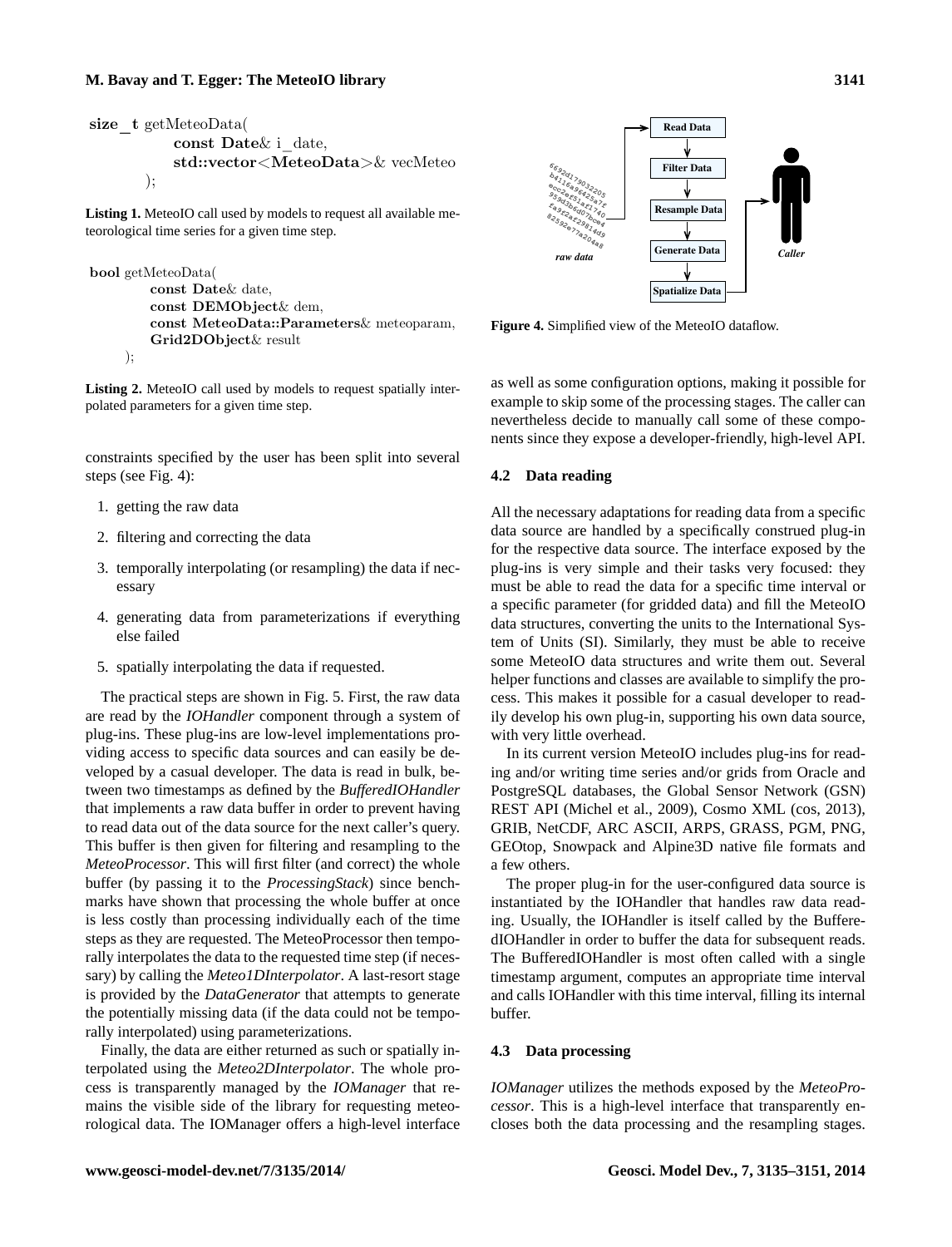<span id="page-7-0"></span>

**Figure 5.** Meteorological data reading and processing workflow. The classes marked *API* are designed to be called by the user and the classes marked *EXP* are designed to be expanded by the user.

These two stages are handled by the ProcessingStack and the Meteo1DInterpolator, respectively.

The *ProcessingStack* reads the user-configured filters and processing elements and builds a stack of *ProcessingBlock* objects for each meteorological parameter and in the order declared by the end user. The time series are then passed to each individual ProcessingBlock, each block being one specific filter or processing implementation. These have been divided into three categories:

- **–** processing elements
- **–** filters
- **–** filters with windowing.

The last two categories stem purely from implementation considerations: filtering a data point based on a whole data window yields different requirements than filtering a data point independently of the data series. Filters represent a form of processing where data points are either kept or rejected. The processing elements on the other hand alter the value of one or more data points. Filters are used to detect and reject invalid data while processing elements are used to correct the data (for instance, correcting a precipitation input for undercatch or a temperature sensor for a lack of ventilation). These processing elements can also be used for sensitivity studies, by adding an offset or multiplying by a given factor.

As shown in Fig. [6,](#page-8-0) each meteorological parameter is associated with a ProcessingStack object that contains a vector of *ProcessingElement* objects (generated through an object factory). Each ProcessingElement object implements a specific data processing algorithm. The meteorological parameters mapping to their ProcessingStack is done in a standard map object.

# **4.3.1 Filters**

Filters are used to detect and reject invalid data and therefore either keep or reject data points but don't modify their value. Often an optional keyword "soft" has been defined that gives some flexibility to the filter. The following filters have been implemented:

- **–** *min, max, min\_max.* These filters reject out-of-range values or reset them to the closest bound if "soft" is defined.
- **–** *rate.* This filters out data points if the rate of change is larger than a given value. Both a positive and a negative rate of change can be defined, for example for a different snow accumulation and snow ablation rate.
- **–** *standard deviation.* All values outside of  $\hat{y} \pm 3\sigma$  are removed.
- $–$  *median absolute deviation.* All values outside  $\hat{y} \pm$  $3\sigma_{\text{MAD}}$  are removed.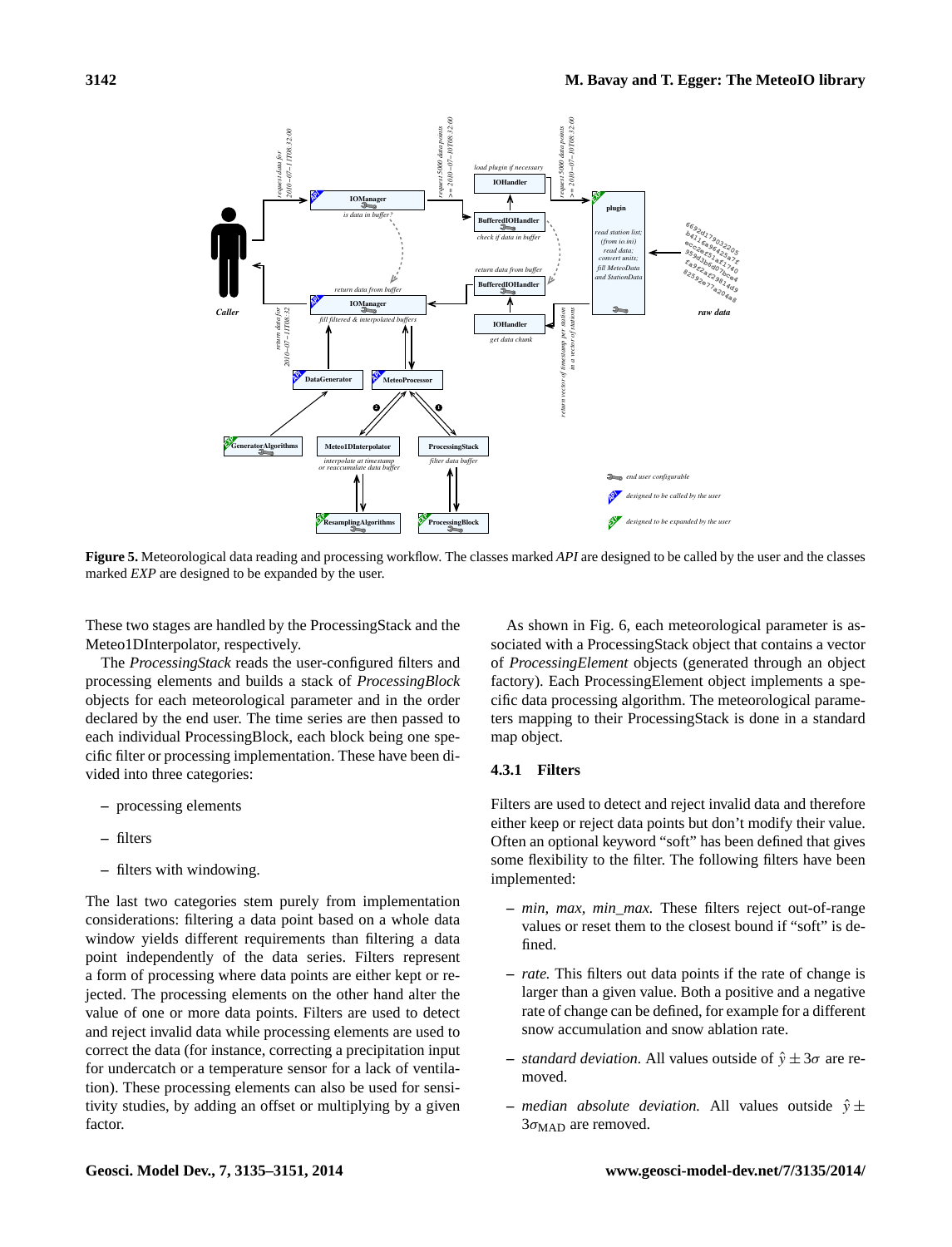<span id="page-8-0"></span>

**Figure 6.** Internal structure of the ProcessingStack.

- **–** *Tukey.* Spike detection follows [Goring and Nikora](#page-15-12) [\(2002\)](#page-15-12).
- **–** *unheated rain gauge.* This removes precipitation inputs that do not seem physical. The criterion that is used is that for precipitation to really occur, the air and surface temperatures must be at most 3 ◦C apart and relative humidity must be greater than 50 %. This filter is used to remove invalid measurements from snow melting in an unheated rain gauge after a snow storm.

# **4.3.2 Processing elements**

Processing elements represent processing that alters the value of one or more data points, usually to correct the data. The following processing elements have been implemented:

- **–** *Mean, median or wind average* average over a userspecified period. The period is defined as a minimum duration and a minimum number of points. The window centring can be specified, either left, centre or right. The wind averaging performs the averaging on the wind vector.
- **–** *Exponential or weighted moving average* smooths the data either with an exponential or weighted moving average (EMA, WMA respectively) smoothing algorithm.
- **–** *Two poles, low-pass Butterworth* is according to [Butter](#page-15-13)[worth](#page-15-13) [\(1930\)](#page-15-13).
- **–** *Add, mult*, and *suppr* make it possible to add an offset or multiply by a given factor (constant or either hourly, daily or monthly and provided in a file), for sensitivity studies or climate change scenarios or totally delete a given meteorological parameter.
- **–** *Unventilated temperature sensor correction* corrects a temperature measurement for the radiative heating on an unventilated sensor, according to [Nakamura and](#page-16-18) [Mahrt](#page-16-18) [\(2005\)](#page-16-18) or [Huwald et al.](#page-15-14) [\(2009\)](#page-15-14).
- **–** *Undercatch.* Several corrections are offered for precipitation undercatch, either following [Hamon](#page-15-15) [\(1972\)](#page-15-15) and [Førland et al.](#page-15-16) [\(1996\)](#page-15-16) or following the WMO corrections [\(Goodison et al.,](#page-15-17) [1997\)](#page-15-17). Overall, the correction coefficients for 15 different rain gauges have been implemented. Since the WMO corrections were not available for shielded Hellmann rain gauges, a fit has been computed based on published data [\(Wagner,](#page-16-19) [2009;](#page-16-19) [Daqing](#page-15-18) [et al.,](#page-15-18) [1999\)](#page-15-18). The correction for the Japanese RT-3 rain gauges has been implemented following [Yokoyama](#page-16-20) [et al.](#page-16-20) [\(2003\)](#page-16-20). It is also possible to specify fixed correction coefficients for snow and mixed precipitation.
- **–** *precipitation distribution.* The precipitation sum can be distributed over preceding time steps. This is useful for example when daily sums of precipitation are written at the end of the day in an otherwise hourly data set.

The data window can also be configured by the end user: by default the data are centred around the requested data point. But it is also possible to force the data window to be left or right centred. An extra option "soft" allows the data window to be centred as specified by the end user if applicable or to shift the window according to a "best effort" strategy if the data do not permit the requested centring.

# **4.4 Resampling**

If the timestamp requested by the caller is not present in the data (either it has been filtered out or it was not present from the beginning), temporal interpolations will be performed. The *Meteo1DInterpolator* is responsible for calling a temporal interpolation method for each meteorological parameter as configured by the end user. The end user chooses between the following methods of temporal interpolation for each meteorological parameter separately:

- **–** *no interpolation.* If data exist for the requested timestamp they will be returned or remain nodata otherwise.
- **–** *nearest neighbour.* The closest data point in the raw data that is not nodata is returned.
- **–** *linear.* The value is linearly interpolated between the two closest data points.
- **–** *accumulation.* The raw data are accumulated over the period provided as argument.
- **–** *daily solar sum.* The potential solar radiation is generated as to match the daily sum as provided in the input data.

These methods must be able to both downsample and upsample according to the needs (except the daily solar sum). These methods take a time series as argument and a timestamp and return the interpolated value for a given meteorological parameter. The ability to support an arbitrary and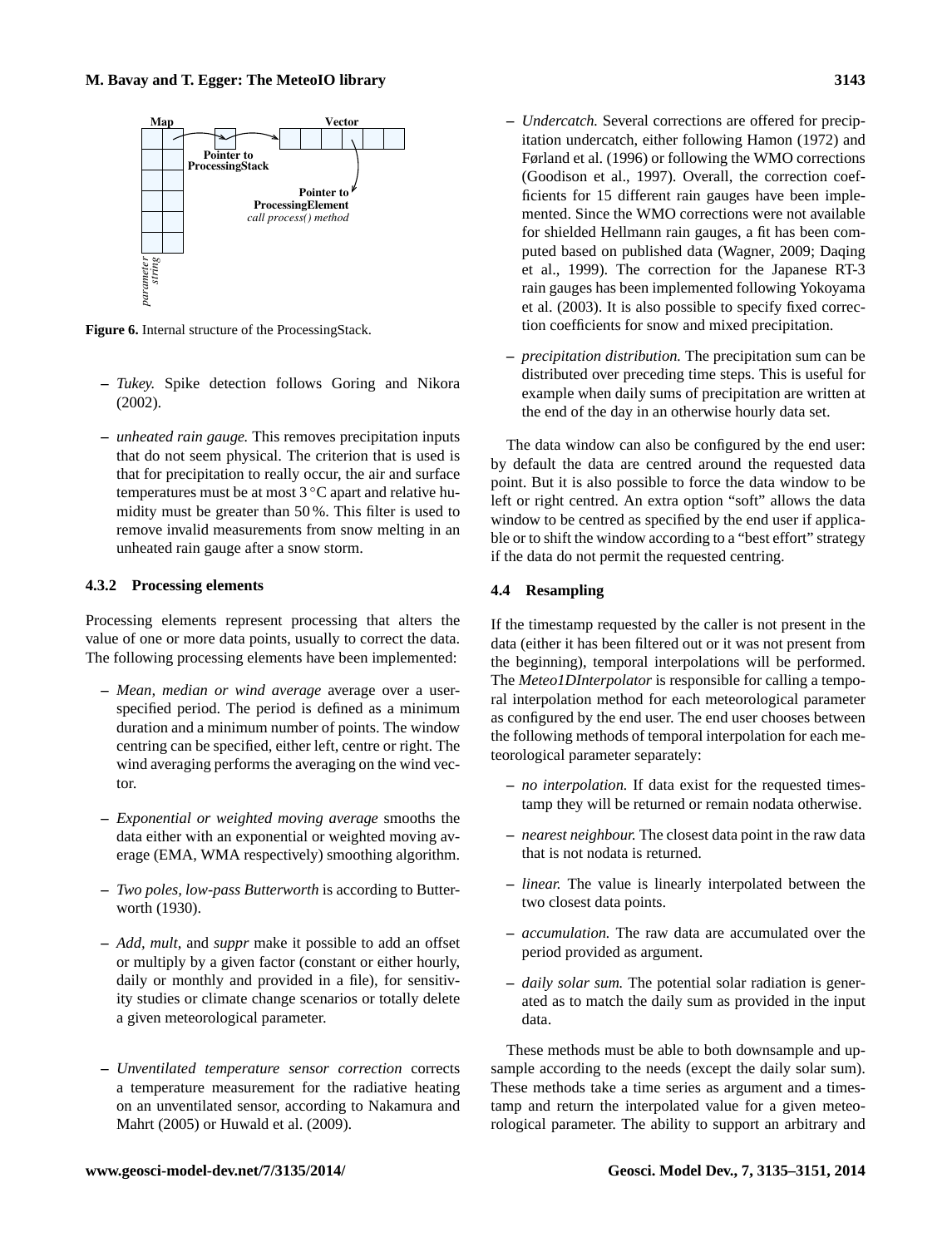<span id="page-9-0"></span>

**Figure 7.** Resampling and reaccumulation operations.

variable sampling rate for both the input and output data prevents the utilization of well-known signal analysis algorithms. Moreover, some meteorological parameters require a specific processing, such as precipitation that must be accumulated over a given period. The following approach has therefore been implemented (see in Fig. [7\)](#page-9-0): for each requested data point, if the exact timestamp cannot be found or in the case of reaccumulation, the index where the new point should be inserted will be sought first. Then the previous valid point is sought within a user-configured search distance. The next valid point is then sought within the userconfigured search distance from the first point. Then the resampling strategy (nearest neighbour, linear or reaccumulation) uses these points to generate the resampled value. Other resampling algorithms may be implemented by the user that would use more data points.

When no previous or next point can be found, the resampling extrapolates the requested value by looking at more valid data points respectively before or after the previously found valid points. Because of the significantly increased risk of generating a grossly out of bound value, this behaviour must be explicitly enabled by the end user.

#### **4.5 Data generators**

In order to be able to return a value for a given timestamp there must be enough data available in the original data source. These data have to pass the filters set up by the end user and may then be used for resampling. In the case that data are absent or filtered out there is still a stage of last resort: the data can be generated by a parameterization relying on other parameters. The end user configures a list of algorithms for each meteorological parameter. These algorithms are implemented as classes inheriting from the *GeneratorAlgorithms*. The *DataGenerator* class acts as their high-level interface. The algorithms range from very basic, such as assigning a constant value, to quite elaborate. For instance the measured incoming solar radiation is compared to the poten-

tial solar radiation resulting in a solar index. The solar index is used in a parameterization to compute a cloud cover that is given to another parameterization to compute a long-wave radiation.

The GeneratorAlgorithms receive a set of meteorological parameters for one point and one timestamp. The DataGenerator walks through the user-configured list of generators, in the order of their declaration by the end user, until a valid value can be returned. The returned value is inserted into the data set and either returned to the caller or used for spatial interpolations.

The following generators have been implemented:

- **–** *standard pressure* generates a standard pressure that only depends on the elevation.
- **–** *constant* generates a constant value as provided by the user.
- **–** *sinusoidal* generates a value with sinusoidal variation, either on a daily or a yearly period. The minimum and maximum values are given as arguments as well as the position of the first minimum.
- **–** *relative humidity* generates a relative humidity value from either dew point temperature or specific humidity.
- **–** *clearsky\_lw* generates a clear sky incoming long-wave radiation, choosing between several parameterizations [\(Brutsaert,](#page-15-19) [1975;](#page-15-19) [Dilley and O'brien,](#page-15-20) [1998;](#page-15-20) [Prata,](#page-16-21) [1996;](#page-16-21) [Clark and Allen,](#page-15-21) [1978;](#page-15-21) [Tang et al.,](#page-16-22) [2004;](#page-16-22) [Idso,](#page-15-22) [1981\)](#page-15-22).
- **–** *allsky\_lw* generates an incoming long-wave radiation based on cloudiness. If there is no cloudiness available, it will be parameterized from the solar index (the ratio between measured incoming short-wave radiation and potential radiation, [Iqbal,](#page-15-23) [1983\)](#page-15-23) according to [Kasten](#page-15-24) [and Czeplak](#page-15-24) [\(1980\)](#page-15-24). If no incoming short-wave radiation is available but a reflected short-wave radiation is available, a snow albedo of 0.85 will be assumed for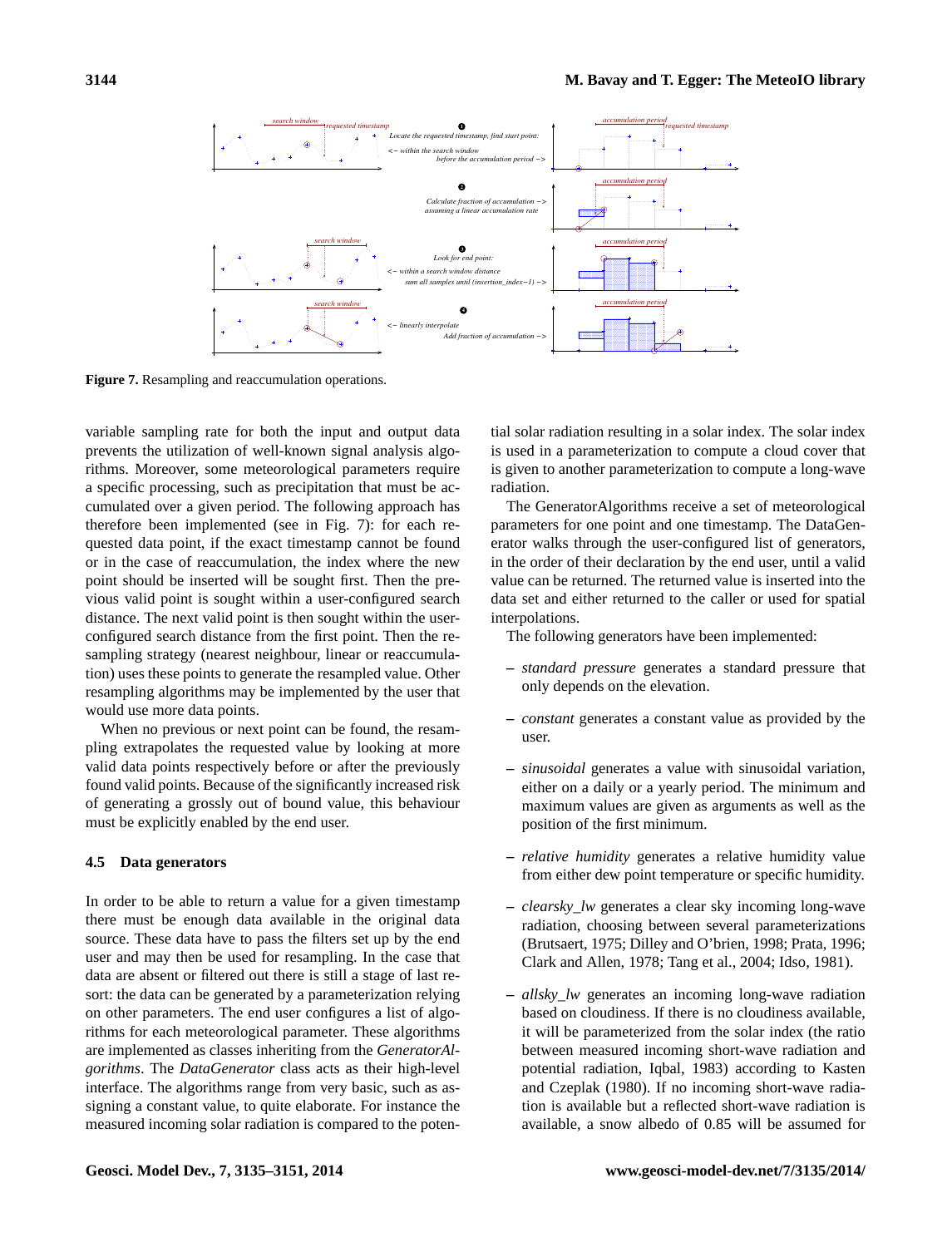measured snow heights greater than 10 cm and a grass albedo of 0.23 otherwise. If no measured snow height is available, a constant 0.5 albedo will be assumed. It is possible to chose between several parameterizations [\(Unsworth and Monteith,](#page-16-23) [1975;](#page-16-23) [Omstedt,](#page-16-24) [1990;](#page-16-24) [Craw](#page-15-25)[ford and Duchon,](#page-15-25) [1999;](#page-15-25) [Konzelmann et al.,](#page-15-26) [1994\)](#page-15-26).

**–** *potential radiation* generates an incoming short-wave radiation (or reflected short-wave radiation) from a measured long-wave radiation using a reciprocal Unsworth generator.

# **4.6 Spatial interpolations**

If the caller requests spatial grids filled with a specific parameter, two cases may arise: either the data plug-in reads the data as grids and can directly return the proper grid or it reads the data as point measurements. In this case, the data must be spatially interpolated. The end user configures a list of potential algorithms and sets the respective arguments to use for each meteorological parameter.

The *Meteo2DInterpolator* reads the user configuration and evaluates for each parameter and at each time step which algorithm should be used for the current time step, using a simple heuristic provided by the interpolation algorithm itself. Of course, relying on simple heuristics for determining which algorithm should be used does not guarantee that the best result will be attained but should nonetheless suffice most of the time. This implies a trade-off between accuracy (selecting the absolutely best method) and efficiency (not spending too much time selecting a method that most probably is the one determined by the heuristic). The objective is to ensure robust execution despite the vast diversity of conditions. The number of available data points often eminently influences the applicability of a given algorithm and without the flexibility to define fall-back algorithms frequent disruptions of the process in an operational scenario might ensue.

Most spatial interpolations are performed using a trend/residuals approach: the point measurements are first detrended in elevation, then the residuals are spatially interpolated and for each pixel of the resulting grid the elevation trend back is applied. Of course, the user can specify an algorithm that does not include detrending.

The following spatial interpolations have been implemented:

- **–** filling the domain with a constant value (using the average of all stations)
- **–** filling the domain with a constant value with a lapse rate (assuming the average value occurs at the average of the elevations)
- **–** filling the domain with a standard pressure that only depends on the elevation at each cell
- **–** spatially interpolating the dew point temperature before converting it back to a relative humidity at each cell as in [Liston and Elder](#page-16-2) [\(2006\)](#page-16-2)
- **–** spatially interpolating the atmospheric emissivity before converting it back to an incoming long-wave radiation at each cell
- **–** inverse distance weighting (IDW) with or without a lapse rate
- **–** spatially interpolating the wind speed and correcting it at each point depending on the local curvature as in [Ryan](#page-16-25) [\(1977\)](#page-16-25)
- **–** spatially interpolating the wind speed and correcting it at each point depending on the local curvature as in [Lis](#page-16-2)[ton and Elder](#page-16-2) [\(2006\)](#page-16-2)
- **–** spatially interpolating the precipitation, then pushing the precipitation down the steep slopes as in [Spence and](#page-16-26) [Bavay](#page-16-26) [\(2013\)](#page-16-26)
- **–** ordinary kriging with or without a lapse rate as in [Goovaerts](#page-15-27) [\(1997\)](#page-15-27) with variogram models as in [Cressie](#page-15-28) [\(1992\)](#page-15-28)
- **–** spatially interpolating the precipitation and correcting it at each point depending on the topographic wind exposure as in [Winstral et al.](#page-16-27) [\(2002\)](#page-16-27)
- **–** loading user-supplied grids
- **–** finally, it is also possible to activate a "pass-through" method that simply returns a grid filled with nodata.

Relying on the fall-back mechanism described above it is, for example, possible to configure the spatial interpolations to read user-supplied grids for some specific time steps, reverting to ordinary kriging with a lapse rate if enough stations can provide data and no user-supplied grids are available for this time step, reverting to filling the grid with the measurements from a single station with a standardized lapse rate if nothing else can be done. Everything happens transparently from the point of view of the caller.

#### **Lapse rates**

Due to the fact that for many meteorological parameters the altitudinal lapse rates are a dominant factor in mountainous areas, properly handling them is of utmost importance for spatial interpolations. This becomes a real issue for fully automated simulations: it is possible that some outliers significantly degrade the computed lapse rate or that no real lapse rate can be found in the data. Therefore the following process is used to determine the lapse rate: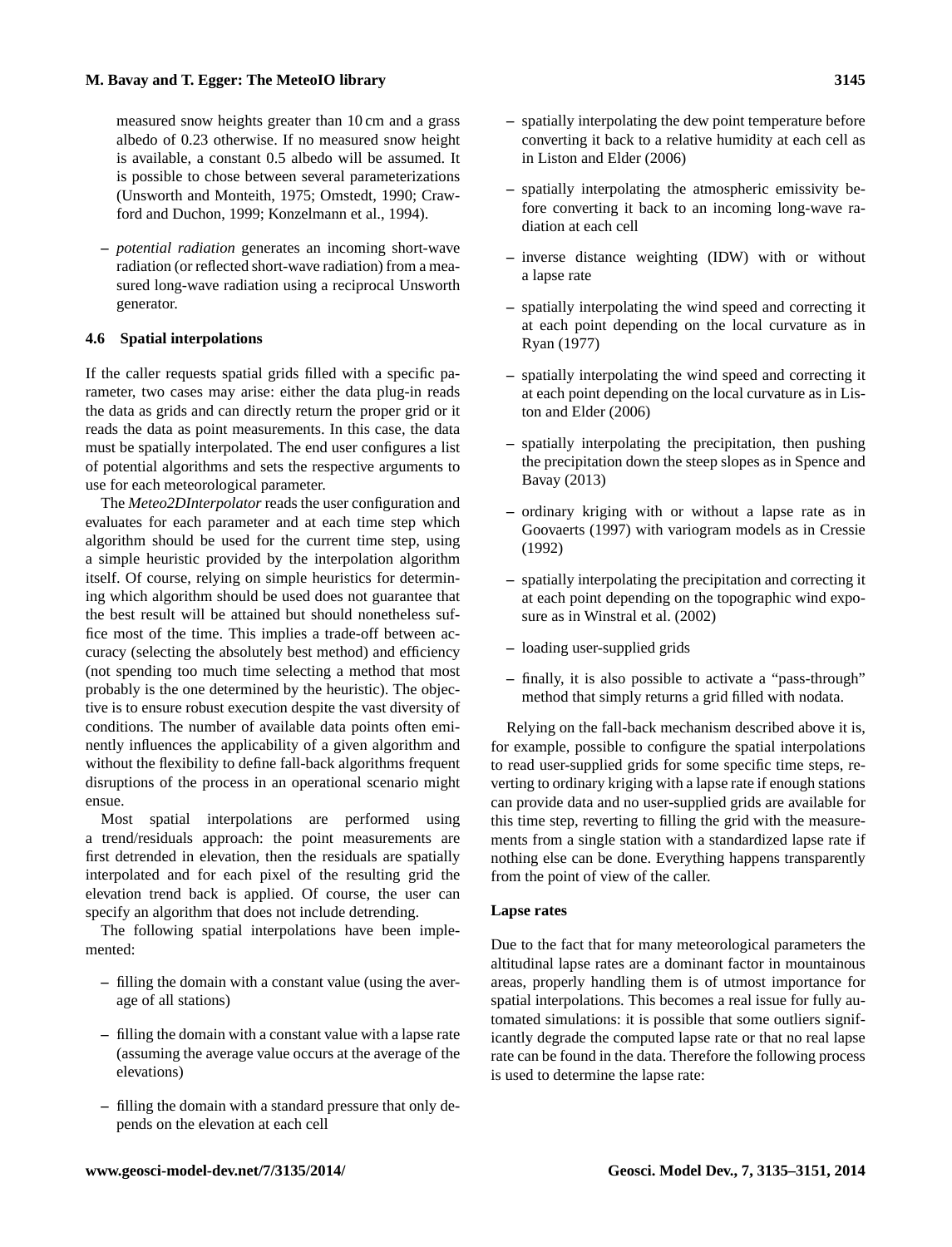- 1. The lapse rate is computed.
- 2. If the lapse rate's correlation coefficient is better than a 0.7 threshold, the determined lapse rate will be used as such.
- 3. If this is not the case, the point that degrades the correlation coefficient the most will be sought: for each point, the correlation coefficient is computed without this point. The point whose exclusion leads to the highest correlation coefficient is suppressed from the data set for this meteorological parameter and at this time step.
- 4. If the correlation coefficient after excluding the point determined at 3 is better than the 0.7 threshold, the determined lapse rate will be used as such, otherwise the process will loop back to point 3.

The process runs until at most 15 % of the original data set points have been suppressed or when the total number of points falls to four, in order to keep a reasonable number of points in the data set. This is illustrated in Fig. [8:](#page-11-0) the initial set of points has a correlation coefficient that is lower than the threshold, leading to the removal of the three points in the right-hand side panel, resulting in a coefficient above the threshold.

Finally, most of the spatial interpolations algorithms offer their own fall-back for the lapse rate: it is often possible to manually specify a lapse rate to be used when the data-driven lapse rate has a correlation coefficient that remains less than the 0.7 threshold.

# **4.7 Grid rescaling**

Rescaling gridded meteorological data to a different resolution is often necessary for reading a grid (and bringing it in line with the DEM grid) or for writing a grid out (for example, as a graphical output). Since meteorological parameters at the newly created grid points mostly depend on their immediate neighbours and in order to keep the computational costs low, standard image processing techniques have been used: the rescaling can either be done by applying the nearest neighbour, bi-linear or cubic B-spline algorithms. These algorithms are very efficient and appropriate for rescaling grids to a higher resolution without any matching DEM since no gradient correction will be performed.

#### **4.8 Miscellaneous utilities**

In order to provide common algorithms to the various components, several classes have been designed that implement well-known algorithms. These classes have been implemented in quite a generic way, striving for readability, stability – no surprising behaviour – and acceptable performance.

A basic set of monodimensional statistical algorithms have been implemented as they are often required by the filters or the spatial interpolation methods. These are completed by

<span id="page-11-0"></span>

Figure 8. Removing outliers for computing lapse rates.

a least-square regression solver that can be used on any statistical model by inheriting from a base class and implementing the model itself. This required a basic set of arithmetic matrix operations, also required for kriging. The *Matrix* class strives to remain as close as possible to the standard mathematical notation and implements all the basic operations: addition, subtraction, multiplication, determinant, transposition. The generic inversion is implemented by first performing the LU factorization (using the Doolittle algorithm; [Duff et al.,](#page-15-29) [1986\)](#page-15-29) and then backward and forward solving of  $LU \times A^{-1} = I$  [\(Press et al.,](#page-16-28) [1992\)](#page-16-28). This represents a good balance between complexity and efficiency since more advanced methods provide benefits only for very large matrices. For the case of tridiagonal matrices, the Thomas algorithm is offered [\(Thomas,](#page-16-29) [1949\)](#page-16-29).

In order to isolate platform-specific code, several classes and functions have been implemented: functions dealing with file and path handling, such as checking whether a file name is valid, whether a file exists, the copying of files, extracting a path or an extension and microsecond-resolution timers. The timers are offered for benchmarking purposes with a resolution of up to 1 ns with very low overhead.

Finally, as required by several filters and data generators, a set of algorithms for computing atmospheric and solar properties have been implemented. The solar position is computed with the Meeus algorithm [\(Meeus,](#page-16-30) [1998\)](#page-16-30) and the potential radiation according to [Iqbal](#page-15-23) [\(1983\)](#page-15-23). Reprojection functions (between beam, horizontal and slope) are also offered alongside.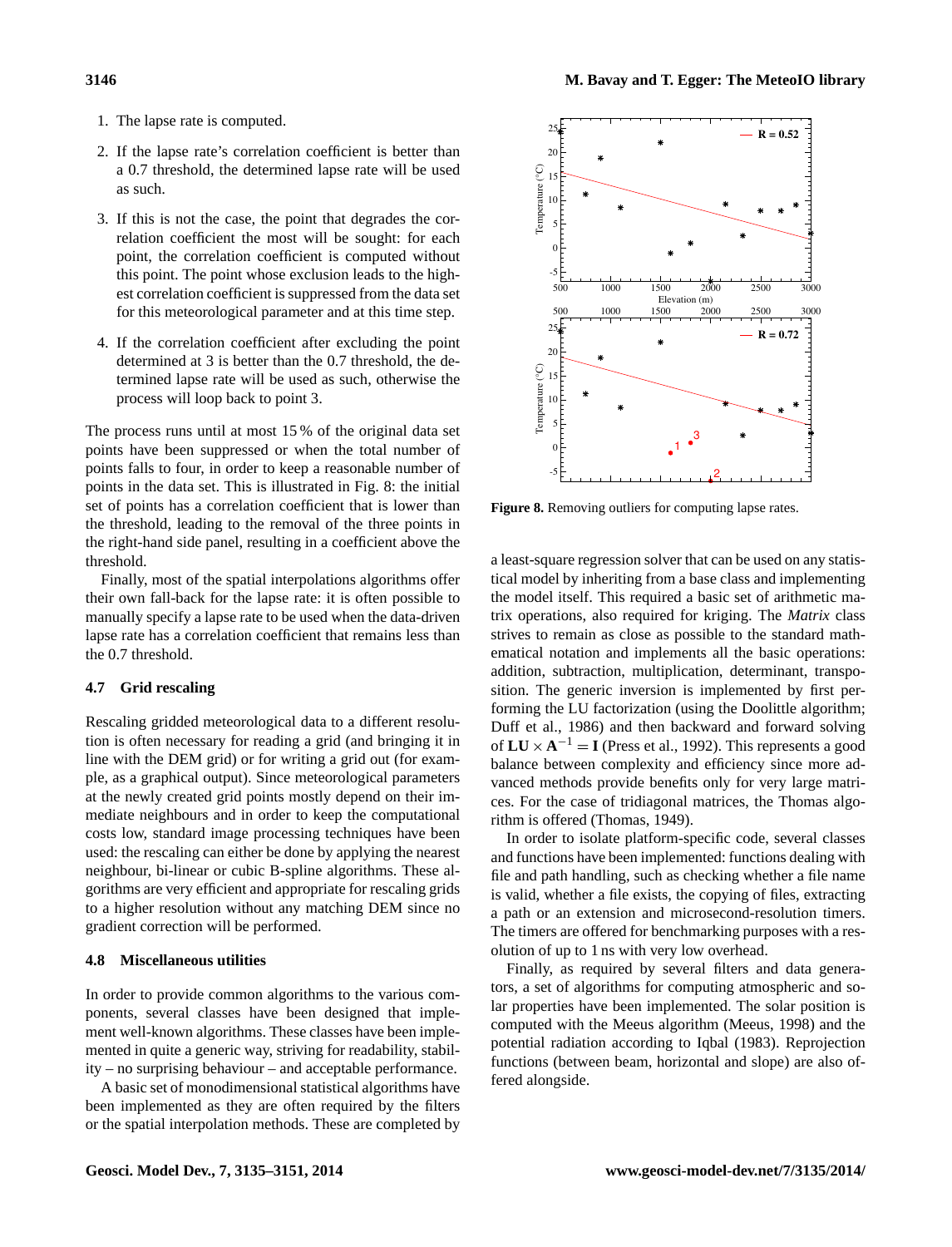#### **4.9 Optimizations**

In order to optimize the algorithms based on distances, such as inverse distance weighting, it has been necessary to optimize the computation of expressions such as  $1/\sqrt{x}$ . This has been achieved through a fast inverse square root approximation implementation [\(Lomont,](#page-16-31) [2003\)](#page-16-31) that has been shown to give at most 1.7 % relative error and deliver at least a 4 times speed-up. Similarly, a method for fast computation of cubic roots has been implemented based on a single iteration Halley's method with a bit hack approximation providing the seed [\(Lancaster,](#page-16-32) [1942\)](#page-16-32) and a fast computation of powers based on bit hacks and exponentiation by squaring [\(Montgomery,](#page-16-33) [1987\)](#page-16-33). These are grouped in a specific namespace and header file alongside other numerical optimizations [\(Hastings et al.,](#page-15-30) [1955\)](#page-15-30).

#### **5 Benchmarks**

Several numerical models developed by different institutions rely on MeteoIO for their I/O needs. Several specialized applications (mostly web services) have also been developed in different countries based on MeteoIO. It is also used regularly for several warning systems and research projects around the world. Such applications include the Common Information Platform for Natural Hazards GIN [\(gin,](#page-15-31) [2014\)](#page-15-31), sensorscope [\(Barrenetxea et al.,](#page-15-32) [2008\)](#page-15-32), the GeoTop model [\(Endrizzi et al.,](#page-15-33) [2014\)](#page-15-33), the Hydrosys project [\(Kruijff et al.,](#page-16-34) [2010\)](#page-16-34) or the avalanche warning services in Switzerland, Canada, India or Austria.

In order to check the design goals against real-world applications, some benchmarks are presented in this section. These have been conducted on a recent octo-core computer powered by a 64 bits Intel Core i7 processor (3612QM) equipped with 8 GB of RAM. The processor runs between 1.2 and 3.1 GHz and reaches a CPU Mark of 6834 [\(http://](http://www.cpubenchmark.net/) [www.cpubenchmark.net/\)](http://www.cpubenchmark.net/). The benchmarks have been compiled by the GNU Compiler Collection (GCC) version 4.7.2 both for C++, C and Fortran.

## **5.1 Ease of extension**

In order to check whether it is really easy for third parties to contribute to MeteoIO, a test was set up asking participants to develop a basic filter. The filter that had to be developed is a simple filter on the incoming long-wave radiation, rejecting all data outside  $\epsilon_{\min} \sigma T^4$  and  $\epsilon_{\max} \sigma T^4$ .

Once their system was properly configured (and checked by running a simple test), the participants were provided with a sheet with instructions and questions and asked to implement the required filter following the official documentation, working alone and without assistance. Ten participants took the test, including eight PhD students. The participants use computers for their daily work (mostly using Matlab or R) with only four participants having a previous experience in C or C++. In order to better discriminate between the overhead (i.e. integrating one's development within MeteoIO) and the intrinsic complexity of the required processing (i.e. the logic of the filter that had to be implemented), the participants were asked to first write an empty filter and then to implement the logic of the filter.

The results show that for an average user (the median of the results), writing, compiling and testing an empty filter requires 40 min while implementing and testing the real filter requires 50 min. Since only a limited number of users did participate in this test, this tends to show a worst-case scenario by being overly sensitive to specific issues: one user spent quite a lot of time trying to make his test work, only to realize that he was not testing with his latest changes, another one used a wrong test data set, etc. Based on the response of the test users themselves, the initial programming abilities were not really a major factor in their achievements but mostly the ability to follow the step-by-step instructions.

#### <span id="page-12-0"></span>**5.2 Meteorological data processing benchmarks**

Reading meteorological data stored in an ASCII file bears a significant overhead. The file needs to be read line by line, each line needs to be split up based on a predefined delimiter, the values need to be converted from strings to their respective data types and the data need to be stored in memory for further processing. A comparative illustration of different programming environments and their performance in completing the aforementioned task for a 873 kB file containing hourly data for one station and 1 year is given in Fig. [9.](#page-13-0) The GNU compilers  $\gcd g$ <sub>++</sub> and gfortran were used to obtain the benchmark executables. Clearly C++ and MeteoIO, which is programmed in  $C_{++}$  and utilizes the GNU STL and streams implementations, show the same performance. The efficient dynamic memory management gives C the overall advantage, whereas Fortran95 (static) shows good performance for parsing values to doubles, with the drawback that the exact layout and size of the file need to be known at compile time. Allowing these properties to be dynamic, slows down the performance. Apart from only reading the data, MeteoIO performs a unit conversion and finally stores the data in MeteoData objects which are then used for further processing and exposed to the user.

Figure [10](#page-13-1) illustrates the performance gain in the course of 3 years of MeteoIO development when resampling hourly data for one station to 20 min. Data is read from a 11 Mb SMET ASCII file that contains hourly measurements of 11 parameters for a period of 12 years for one weather station. Contrary to the other benchmarks, this benchmark has been conducted on a 2006 laptop powered by a 32 bits Intel Core Duo processor (T2300) that represents the lower end of what could still be found at the workplace. The most significant performance gain was achieved between versions 2.1.1 and 2.1.2 following the redesign of the core MeteoData class, representing all measured parameters of one station at one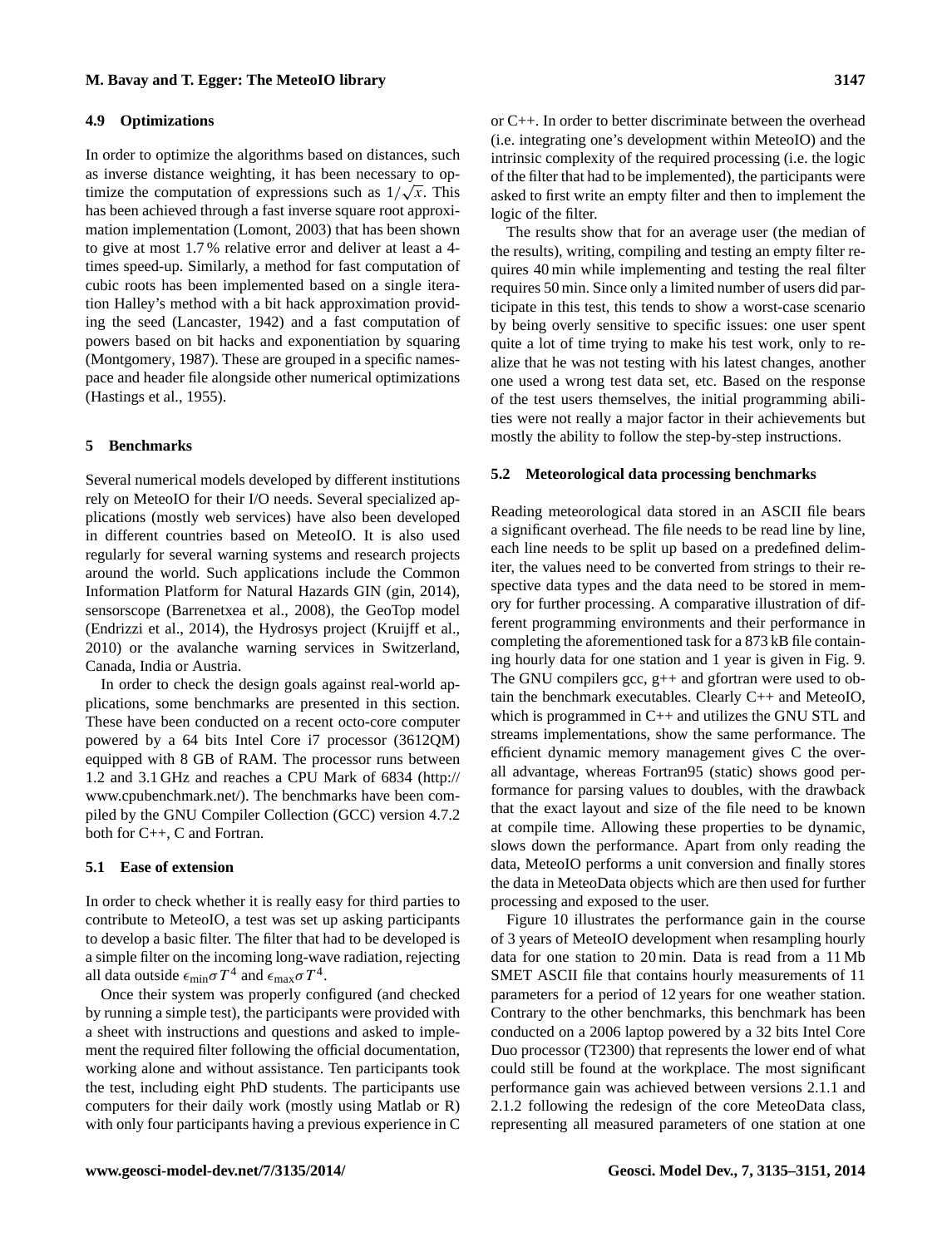<span id="page-13-0"></span>

**Figure 9.** Performance when reading a SMET ASCII file with 1 year of hourly data into memory.

<span id="page-13-1"></span>

**Figure 10.** Performance increase in MeteoIO (March 2011 until February 2014).

moment in time. Since MeteoData objects are copied and instantiated during all processing steps focusing on the performance of the copy constructor yielded a spectacular performance boost. Further improvements leading up to version 2.1.3 are mainly comprised of an efficient use of file pointers regarding I/O and a redesign of the processing capabilities, namely reducing the amount of copies necessary when dealing with series of data points during filtering and resampling. Optimizations in all parts of the code bring about a constant improvement of the MeteoIO performance albeit a significant increase of features and requirements. The strategy throughout development is to write correct code following best practice design rules, to then profile it using static and dynamic analysis tools as laid out in Sect. [2.7](#page-3-1) and to optimize where significant improvements can be expected based on the results of the profiling.

# **5.3 Spatial interpolations benchmarks**

Unsurprisingly, most of the spatial interpolation algorithms scale as  $O(n)$ . However, since there is some overhead (constructing the required spatial interpolator, setting the grid metadata, gathering the necessary data) it is interesting to see how the real-world scalability is. To this effect, the "passthrough" interpolation has been used that fills the grid with nodata by calling the optimized STL methods on the underly-

<span id="page-13-2"></span>

**Figure 11.** Benchmarks of some spatial interpolation algorithms for various grid sizes for 7 input stations (plain lines) and 14 input stations (dotted lines).

ing data container. Different spatial interpolations have been benchmarked for different grid sizes, ranging from one cell to 25 million cells. Two scenarios have been used: one providing 7 meteorological stations as input and one providing 14 meteorological stations as input, each station providing 2 months of hourly data in a 130 kb file.

The results are shown in Fig. [11.](#page-13-2) The linear behaviour starts to be visible after around 0.3 ms which would then be the total overhead for spatial interpolations. This overhead also depends on the chosen algorithm: for example the simple pass-through has a very low 0.1 ms overhead (there is nothing to prepare before filling the grid) to 0.4 ms for ordinary kriging with 14 stations (the necessary matrices have to be computed with the station data before filling the grid).

One can also witness the effect of STL optimizations: the pass-through interpolation fills the whole grid with the same constant value, relying on the STL to perform the task. On the other hand, the CST interpolation fills the grid with a constant value but only for cells that have an elevation in their associated DEM, therefore not relying on an STL method for doing it. This makes it 3.5 times slower. When using the same method but with detrending, three passes through the grid are required (detrending, filling the grid, retrending) leading to a factor of 2 slowdown as seen in Fig. [11.](#page-13-2) When using an inverse distance weighting, the distance has to be computed for each pixel. This depends on the number of stations (thus the difference between IDW for 7 or 14 stations) but this also significantly slows down the processing (despite using a fast approximation for calculating the distance). This costs another factor of 5 compared to a simple constant fill. Finally, the ordinary kriging requires to fill and invert a matrix of dimension  $N_{\text{stations}} \times N_{\text{stations}}$  and then to perform a matrix multiplication for each pixel. This leads to a larger overhead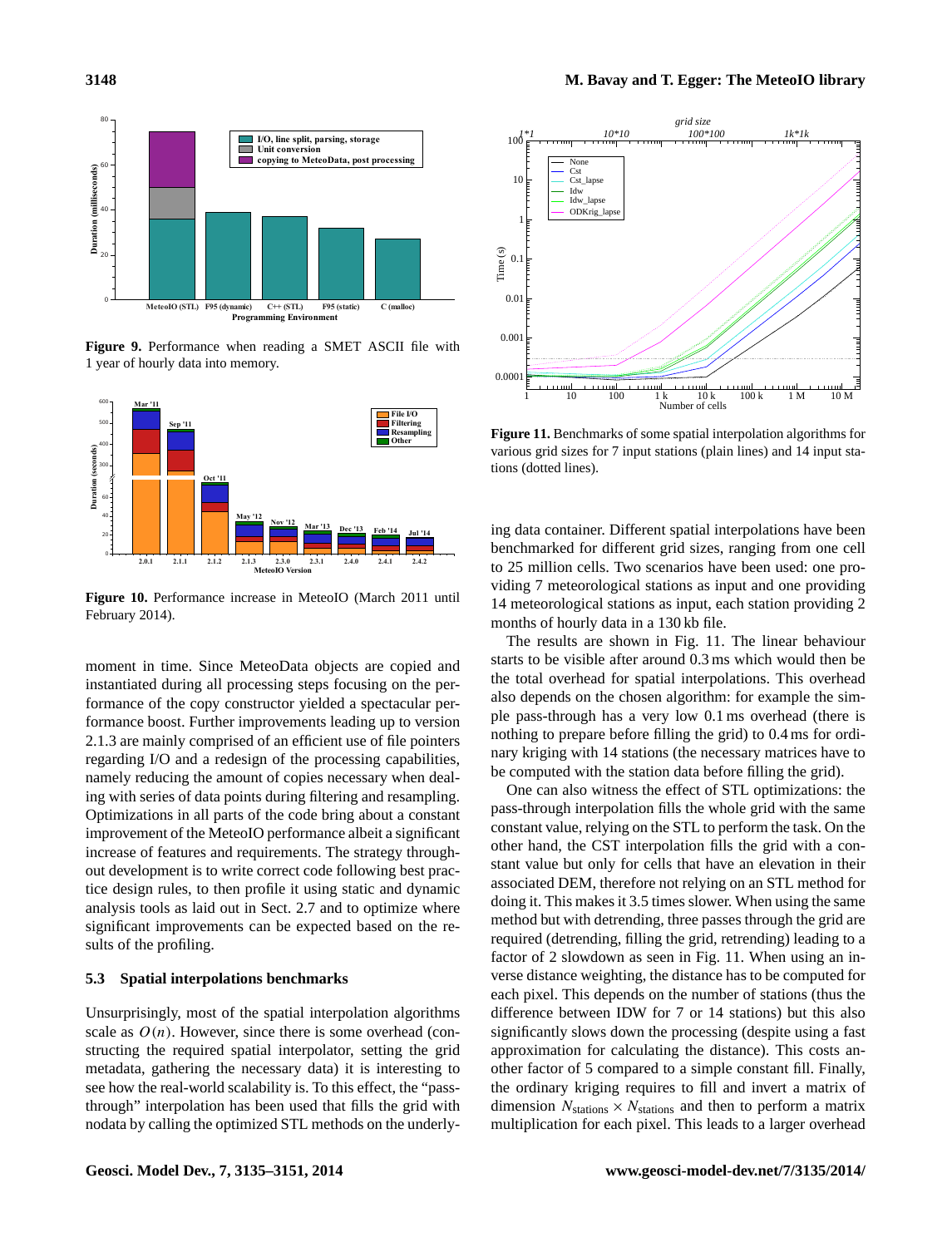<span id="page-14-0"></span>

Figure 12. Benchmarks of different usage scenarios: reading one year of hourly data from the beginning of a large file, reading one year of hourly data at the end of a large file, reading fourteen years of hourly data, spatially interpolating seven meteorological parameters every hour for a day. These scenarios are repeated for one station and fifteen stations.

(visible for small grids that exhibit a non-linear behaviour depending on the number of stations) and another 10-times slowdown compared to IDW\_LAPSE.

## **5.4 Usage scenarios benchmarks**

Although the MeteoIO library offers various components of interest to numerical models, its primary usage is to read, preprocess and potentially spatially interpolate meteorological data. Therefore, a benchmark has been set up with various scenarios, all based on fifteen stations providing hourly data for fourteen years (representing 14 Mb on average). The data is read from files, all parameters are checked for min/max, the precipitation is corrected for undercatch, the snow height is filtered for its rate of change, then all parameters are linearly interpolated if necessary while the precipitation is reaccumulated. The spatial interpolations rely on IDW for some parameters, WINSTRAL for the precipitation and LISTON for the wind direction. The following scenarios have been defined: reading the hourly data necessary to simulate one season either at the beginning of the file or at the end, reading the hourly data required to simulate the full period contained in the files and reading and spatially interpolating hourly data once per hour for a day over a 6500 cells DEM.

These scenarios have been further split in two: only one station providing the data or fifteen stations providing the data. For the spatial interpolations, since it made little sense to benchmark very specific algorithms able to handle only one station, then seven and fifteen stations have been used.

The results are presented in Fig. [12.](#page-14-0) First, this shows that when the data are extracted as time series, the preprocessing time is negligible compared to what would be a realistic model run time. Working on raw data and preprocessing the data on the fly thus does not introduce any performance penalty. Then the run time scales linearly both with the number of stations and with the total duration, although the position of the data in the file has a direct impact on the performances. For the case of the spatial interpolations, the scaling is still linear with the number of stations but the performance impact is much higher; however this should still remain much lower than most models' time step duration.

#### **6 Conclusions**

In order to split the data preprocessing and data consumption tasks in numerical models, the MeteoIO library has been developed. This has allowed the numerical models to focus on their core features and to remove a lot of data preprocessing code as well as to peek into the data that are sent to the core numerical routines. This has also led to fruitful developments in the preprocessing stage much beyond what was originally performed on the numerical models. A careful design made it possible for casual users to easily contribute to data filters or parameterizations. This ease of contribution to MeteoIO make it a great test bed for new preprocessing methods with a direct link to actual numerical models. A contributor with little or no previous C++ experience can contribute simple algorithms with a relatively minor time investment. In terms of performance, continuous benchmarking and profiling have led to major improvements and keep the preprocessing computational costs well balanced compared to the data acquisition costs.

Today, the MeteoIO library offers great flexibility, reliability and performance and has been adopted by several models for their I/O needs. These models have all benefited from the shared developments in MeteoIO and as such offer an increased range of application and an increased robustness in regard to their forcing data.

# **Code availability**

The MeteoIO library is available under the GNU Lesser General Public License v3.0 (LGPL v3) on [http://models.](http://models.slf.ch/p/meteoio/) [slf.ch/p/meteoio/](http://models.slf.ch/p/meteoio/) both as source code (from the source version control system or as packages) or as precompiled binaries for various platforms. Stable releases are announced on [http://freecode.com/projects/meteoio.](http://freecode.com/projects/meteoio)

The documentation must be generated from the source code or is available as html in the precompiled packages. The documentation for the last stable release is available online at [http://models.slf.ch/docserver/meteoio/html/index.html.](http://models.slf.ch/docserver/meteoio/html/index.html) Detailed installation instructions are available at [http://models.](http://models.slf.ch/p/meteoio/page/Getting-started/) [slf.ch/p/meteoio/page/Getting-started/.](http://models.slf.ch/p/meteoio/page/Getting-started/)

*Acknowledgements.* This work has been partly supported by several agencies including the Swiss National Science Foundation, the European Community (AWARE), and the ETH Competence Center for Environment and Sustainability (CCES). It has also been supported by several projects, including HYDROSYS, an EC funded Seventh Framework programme STREP project (grant 224416, DG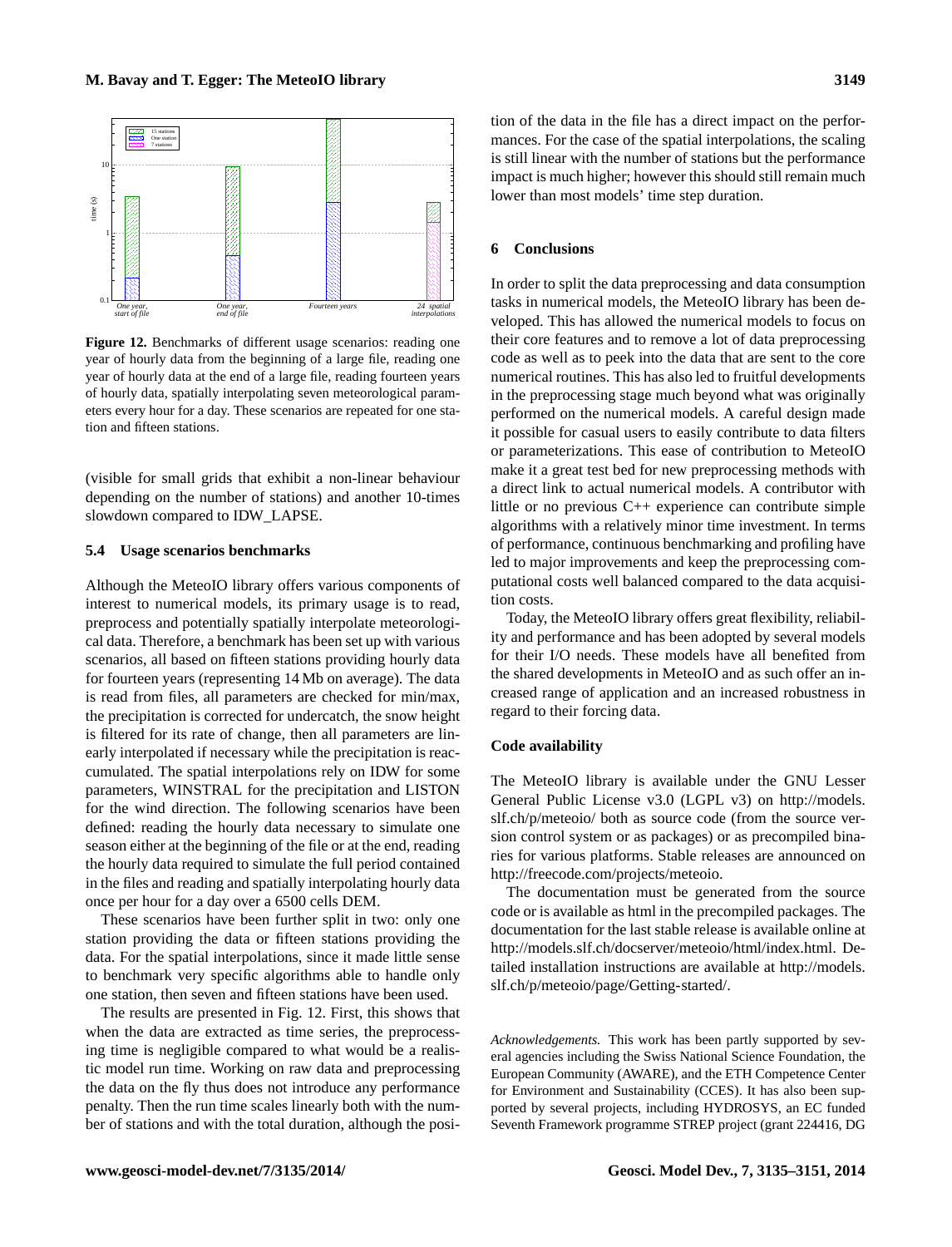INFSO) on spatial analysis tools for on-site environmental monitoring and management and the Swiss National Science Foundation and AAA/SWITCH-funded Swiss Multi Science Computing Grid project [\(http://www.smscg.ch\)](http://www.smscg.ch).

The authors would like to thank M. Lehning and C. Fierz for their support as well as N. Wever, L. Winkler, M. Mbengue, C. Perot, D. Zanella, M. Diebold, C. Groot, T. Schumann and R. Spence for their contribution to MeteoIO. The authors would also like to thank all the colleagues who contributed their time for performing the extension test! The authors are also grateful to the anonymous reviewers who contributed to improve the quality of this paper.

Edited by: A. Sandu

#### **References**

- <span id="page-15-1"></span>Ballou, D. P. and Pazer, H. L.: Modeling data and process quality in multi-input, multi-output information systems, Manage. Sci., 31, 150–162, 1985.
- <span id="page-15-32"></span>Barrenetxea, G., Ingelrest, F., Schaefer, G., Vetterli, M., Couach, O., and Parlange, M.: Sensorscope: Out-of-the-box environmental monitoring, In Information Processing in Sensor Networks, 2008, IPSN'08, International Conference, 332–343, IEEE, 2008.
- <span id="page-15-3"></span>Beck, K. and Andres, C.: Extreme Programming Explained: Embrace Change, Addison-Wesley Professional, 2nd Edn., 2004.
- <span id="page-15-19"></span>Brutsaert, W.: On a derivable formula for long-wave radiation from clear skies, Water Resour. Res., 11, 742–744, 1975.
- <span id="page-15-13"></span>Butterworth, S.: On the theory of filters amplifiers, Experimental Wireless & the Wireless Engineer, 7, 536–541, 1930.
- <span id="page-15-21"></span>Clark, G. and Allen, C.: The estimation of atmospheric radiation for clear and cloudy skies, in: Proc. 2nd National Passive Solar Conference (AS/ISES), 675–678, 1978.
- <span id="page-15-8"></span>Corripio, J. G.: Vectorial algebra algorithms for calculating terrain parameters from DEMs and solar radiation modelling in mountainous terrain, Int. J. Geogr. Inf. Sci., 17, 1–23, 2003.
- <span id="page-15-11"></span>Consortium for Small-scale Modeling: available at: [http://www.](http://www.cosmo-model.org/) [cosmo-model.org/](http://www.cosmo-model.org/) (last access: 30 May 2014), 2013.
- <span id="page-15-25"></span>Crawford, T. M. and Duchon, C. E.: An improved parameterization for estimating effective atmospheric emissivity for use in calculating daytime downwelling longwave radiation, J. Appl. Meteorol., 38, 474–480, 1999.
- <span id="page-15-28"></span>Cressie, N.: Statistics for spatial data, Terra Nova, 4, 613–617, 1992.
- <span id="page-15-18"></span>Daqing, Y., Esko, E., Asko, T., Ari, A., Barry, G., Thilo, G., Boris, S., Henning, M., and Janja, M.: Wind-induced precipitation undercatch of the Hellmann gauges, Nord. Hydrol., 30, 57–80, 1999.
- <span id="page-15-20"></span>Dilley, A. and O'brien, D.: Estimating downward clear sky longwave irradiance at the surface from screen temperature and precipitable water, Q. J. Roy. Meteor. Soc., 124, 1391–1401, 1998.
- <span id="page-15-29"></span>Duff, I. S., Erisman, A. M., and Reid, J. K.: Direct Methods for Sparse Matrices, Clarendon Press, Oxford, 1986.
- <span id="page-15-6"></span>Dunn, M. and Hickey, R.: The effect of slope algorithms on slope estimates within a GIS, Cartography, 27, 9–15, 1998.
- <span id="page-15-0"></span>Durand, Y., Brun, E., Merindol, L., Guyomarc'h, G., Lesaffre, B., Martin, E.: A meteorological estimation of relevant parameters for snow models, Ann. Glaciol., 18, 65–71, 1993.
- <span id="page-15-33"></span>Endrizzi, S., Gruber, S., Dall'Amico, M., and Rigon, R.: GEOtop 2.0: simulating the combined energy and water balance at and below the land surface accounting for soil freezing, snow cover and terrain effects, Geosci. Model Dev., 7, 2831–2857, doi[:10.5194/gmd-7-2831-2014,](http://dx.doi.org/10.5194/gmd-7-2831-2014) 2014.
- <span id="page-15-7"></span>Fleming, M. D. and Hoffer, R. M.: Machine processing of landsat MSS data and DMA topographic data for forest cover type mapping, Tech. Rep. LARS Technical Report 062879, Laboratory for Applications of Remote Sensing, Purdue University, 1979.
- <span id="page-15-4"></span>Fliegel, H. F. and van Flandern, T. C.: Letters to the editor: a machine algorithm for processing calendar dates, Commun. ACM, 11, 657, doi[:10.1145/364096.364097,](http://dx.doi.org/10.1145/364096.364097) 1968.
- <span id="page-15-16"></span>Førland, E. J., Allerup, P., Dahlstrøm, B., Elomaa, E., Jonsson, T., Madsen, H., Per, J., Rissanen, P., Vedin, H., and Vejen, F.: Manual for Operational Correction of Nordic Precipitation Data, DNMI-Reports 24/96 KLIMA, 1996.
- <span id="page-15-31"></span>gin: Common Information Platform for Natural Hazards, available at: <http://www.gin-info.admin.ch/> (last access: 20 October 2014), 2014.
- <span id="page-15-17"></span>Goodison, B., Louie, P., and Yang, D.: The WMO solid precipitation measurement intercomparison, World Meteorological Organization-Publications-WMO TD, 65–70, 1997.
- <span id="page-15-27"></span>Goovaerts, P.: Geostatistics for Natural Resources Evaluation, Oxford University Press, 1997.
- <span id="page-15-12"></span>Goring, D. G. and Nikora, V. I.: Despiking acoustic Doppler velocimeter data, J. Hydraul. Eng., 128, 117–126, 2002.
- <span id="page-15-5"></span>Hager, J. W., Behensky, J. F., and Drew, B. W.: The Universal Grids: Universal Transverse Mercator (UTM) and Universal Polar Stereographic (UPS), Edition 1, Tech. rep., Defense Mapping Agency, 1989.
- <span id="page-15-15"></span>Hamon, W. R.: Computing actual precipitation, in: Distribution of precipitation in mountaineous areas, Geilo symposium 1, 159– 174, World Meteorological Organization, 1972.
- <span id="page-15-30"></span>Hastings, C., Hayward, J. T., and Wong, J. P.: Approximations for digital computers, Vol. 170, Princeton University Press, Princeton, NJ, 1955.
- <span id="page-15-10"></span>Hodgson, M. E.: Comparison of angles from surface slope/aspect algorithms, Cartogr. Geogr. Inform., 25, 173–185, 1998.
- <span id="page-15-9"></span>Horn, B. K.: Hill shading and the reflectance map, Proc. IEEE, 69, 14–47, 1981.
- <span id="page-15-14"></span>Huwald, H., Higgins, C. W., Boldi, M.-O., Bou-Zeid, E., Lehning, M., and Parlange, M. B.: Albedo effect on radiative errors in air temperature measurements, Water Resour. Res., 45, W08431, doi[:10.1029/2008WR007600,](http://dx.doi.org/10.1029/2008WR007600) 2009.
- <span id="page-15-22"></span>Idso, S.: A set of equations for full spectrum and 8-to 14-µm and 10.5-to 12.5-µm thermal radiation from cloudless skies, Water resources research, 17, 295–304, 1981.
- <span id="page-15-2"></span>Inishell: A flexible configuration interface for numerical models: available at: <https://models.slf.ch/p/inishell/> (last access: 30 October 2014), 2014.
- <span id="page-15-23"></span>Iqbal, M.: An Introduction to Solar Radiation, Academic Press, 1983.
- <span id="page-15-24"></span>Kasten, F. and Czeplak, G.: Solar and terrestrial radiation dependent on the amount and type of cloud, Sol. Energy, 24, 177–189, 1980.
- <span id="page-15-26"></span>Konzelmann, T., van de Wal, R. S., Greuell, W., Bintanja, R., Henneken, E. A., and Abe-Ouchi, A.: Parameterization of global and longwave incoming radiation for the Greenland Ice Sheet, Global Planet. Change, 9, 143–164, 1994.